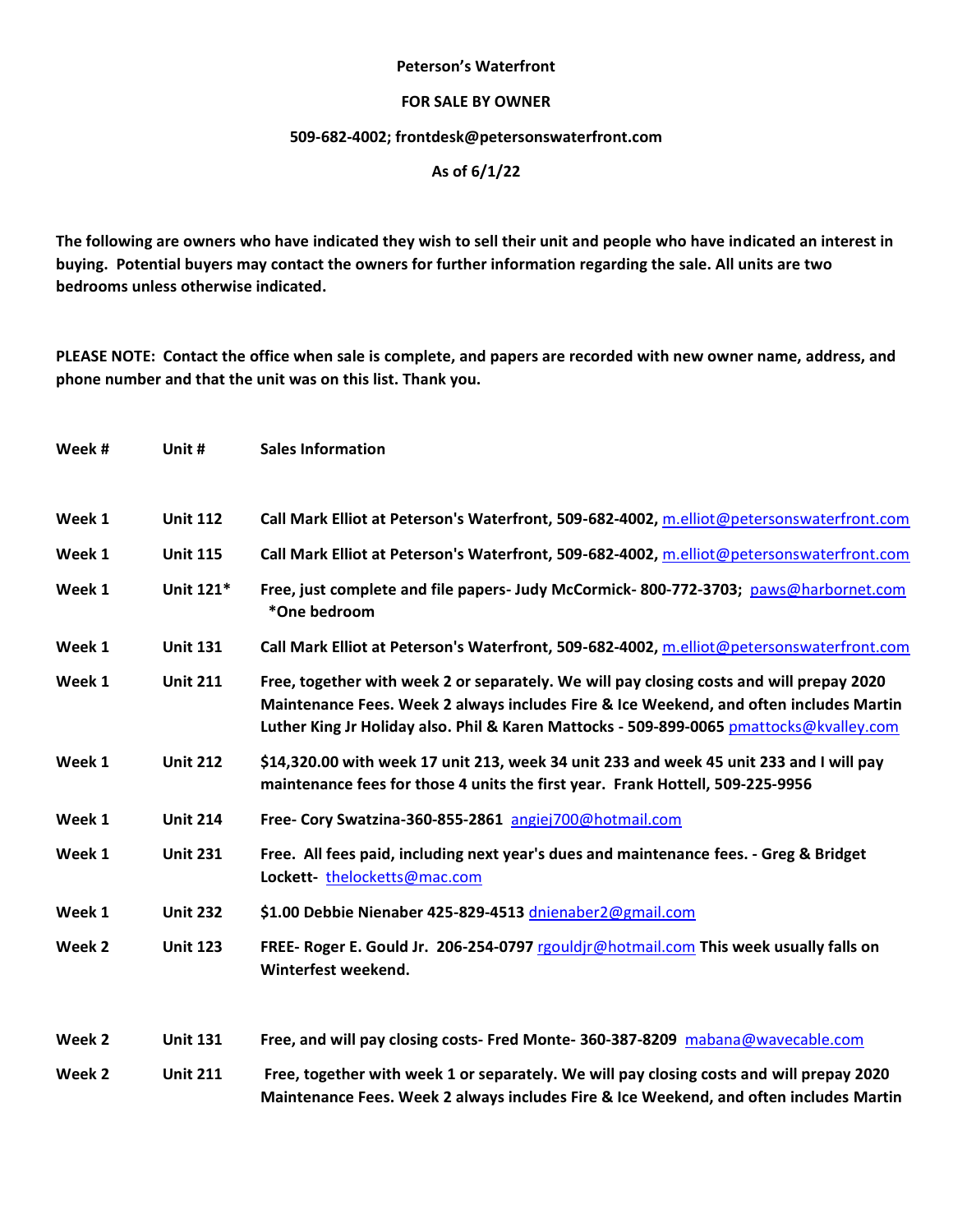#### **Luther King Jr Holiday also. Phil & Karen Mattocks - 509-899-0065**

[pmattocks@kvalley.com](mailto:pmattocks@kvalley.com)

- **Week 2 Unit 133 FREE- Seller will pay 1st year of maintenance fees. Dick Deal 206-914-5475,**  [dickdeal49@gmail.com](mailto:dickdeal49@gmail.com) **Moved to Arizona & can no longer use.**
- **Week 2 Unit 213 FREE- Sometimes this week falls over Martin Luther King weekend, Bill Sharkey (509) 687- 2312, (509) 470-2468 cell.**
- **Week 2 Unit 214 Call Mark Elliot at Peterson's Waterfront, 509-682-4002,** [m.elliot@petersonswaterfront.com](mailto:m.elliot@petersonswaterfront.com)
- **Week 2 Unit 225 William & Peggy Holderied Free Pay Maintenance Fees 208-818-3701**
- **Week 2 Unit 231 \$1.00 + closing costs- Top floor, vaulted ceiling, terrific view! Sometimes on MLK weekend & Winterfest. Contact Mike Epeneter 253-740-3315** [mcep7675@gmail.com](mailto:mcep7675@gmail.com)
- **Week 2 Unit 233 Call Mark Elliot at Peterson's Waterfront, 509-682-4002,** [m.elliot@petersonswaterfront.com](mailto:m.elliot@petersonswaterfront.com)
- **Week 3 Unit 112 FREE- Sue Crinklaw- 509-687-3113**
- **Week 3 Unit 113 Vern Giovanni- 509-455-4420**
- **Week 3 Unit 115 Call Mark Elliot at Peterson's Waterfront, 509-682-4002,** [m.elliot@petersonswaterfront.com](mailto:m.elliot@petersonswaterfront.com)
- **Week 3 \*Unit 121 FREE. Will pay closing costs, Winterfest weekend, Ground floor. Anna K Rodewald-360-970- 1954** [Karodewald@gmail.com](mailto:Karodewald@gmail.com)
- **Week 3 Unit 124 Call Mark Elliot at Peterson's Waterfront, 509-682-4002,** [m.elliot@petersonswaterfront.com](mailto:m.elliot@petersonswaterfront.com)
- **Week 3 Unit 125 FREE, will pay closing cost and first year's dues. 253-279-0072** [mcniel@windermere.com](mailto:mcniel@windermere.com)
- **Week 3 Unit 133 Call Mark Elliot at Peterson's Waterfront, 509-682-4002,** [m.elliot@petersonswaterfront.com](mailto:m.elliot@petersonswaterfront.com)
- **Week 3 Unit 214 \$1 Plus closing. Kathleen Peterson, 360-509-6229** [kathleenpeterson47@gmail.com](mailto:kathleenpeterson47@gmail.com) **Due to health we must sell.**
- **Week 3 Unit 221 Buyer pays closing costs- Pat Farrell- 360-757-0314-** [patglenda@comcast.net](mailto:patglenda@comcast.net)
- **Week 3 Unit 224 Free- Karl & Lynda Dietrich- 509-682-4757**
- **Week 3 Unit 231 Call Mark Elliot at Peterson's Waterfront, 509-682-4002,** [m.elliot@petersonswaterfront.com](mailto:m.elliot@petersonswaterfront.com)
- **Week 4 Unit 111 Call Mark Elliot at Peterson's Waterfront, 509-682-4002,** [m.elliot@petersonswaterfront.com](mailto:m.elliot@petersonswaterfront.com)
- **Week 4 Unit 112 \$1 and will pay closing costs. Current on maintenance fees and assessment. Mike Donoghue 206-354-5740** [mikedonoghue@comcast.net](mailto:mikedonoghue@comcast.net)
- **Week 4 Unit 114 \$1000 OBO must also take week 18. Becky Snyder 425-466-4472**  [beckyhsnyder@hotmail.com](mailto:beckyhsnyder@hotmail.com)
- **Week 4 Unit 115 Call Mark Elliot at Peterson's Waterfront, 509-682-4002,** [m.elliot@petersonswaterfront.com](mailto:m.elliot@petersonswaterfront.com)
- **Week 4 Unit 125 \$50 Contact Gary Carlson 206-550-7176 or** [swedescott1998@gmail.com](mailto:swedescott1998@gmail.com)
- **Week 4 Unit 222 \$750 Winterfest week, parking lot level. Karen Day 425-385-8789,** [ybetcha@comcast.net](mailto:ybetcha@comcast.net)
- **Week 4 Unit 133 \$1.00- \$500 cash back at closing. Darrell Andrews- 360-426-8561-**[andrews15@hcc.net](mailto:andrews15@hcc.net)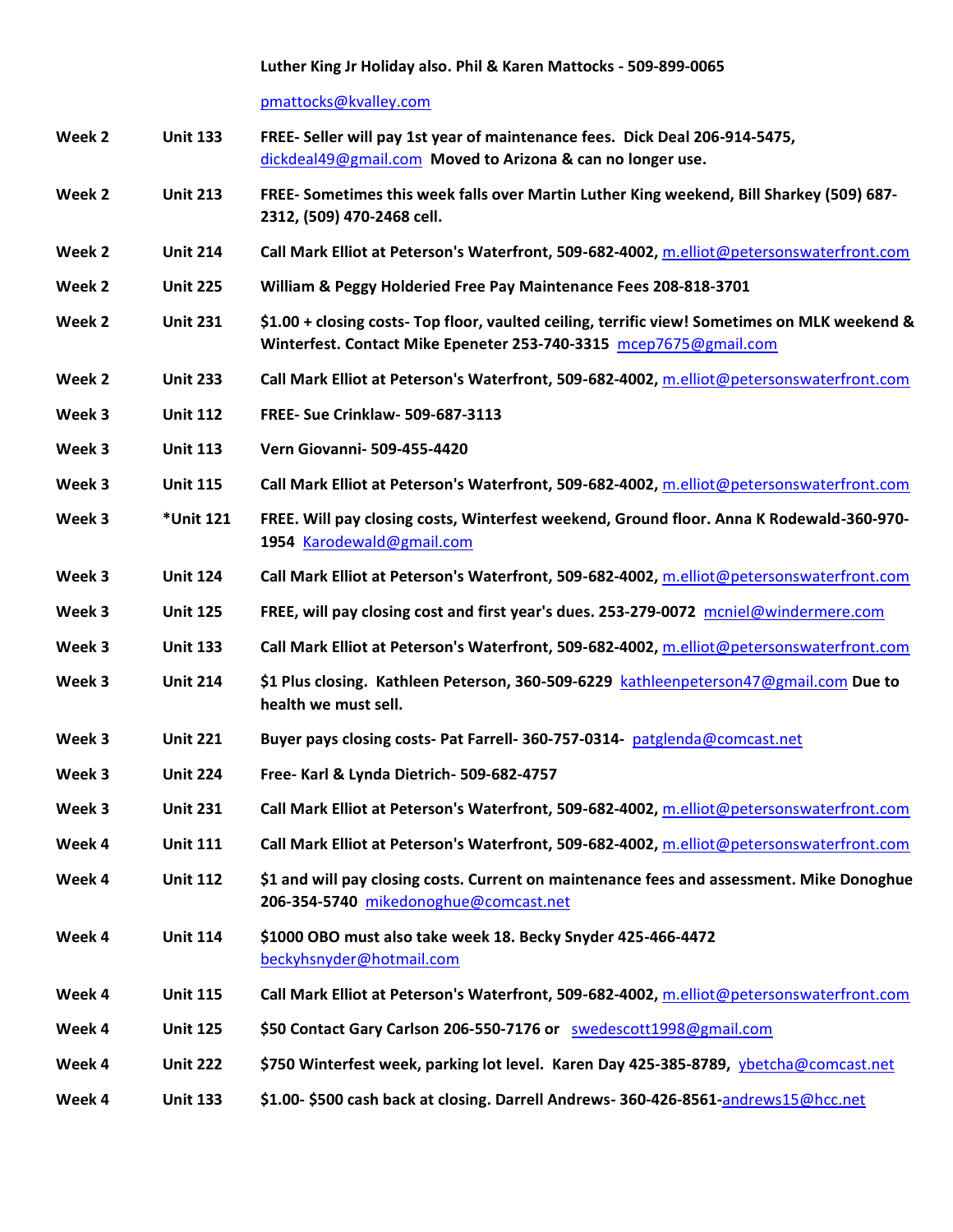| Week 4 | <b>Unit 222</b> | Call Mark Elliot at Peterson's Waterfront, 509-682-4002, m.elliot@petersonswaterfront.com                                                                       |
|--------|-----------------|-----------------------------------------------------------------------------------------------------------------------------------------------------------------|
| Week 4 | <b>Unit 231</b> | Call Mark Elliot at Peterson's Waterfront, 509-682-4002, m.elliot@petersonswaterfront.com                                                                       |
| Week 4 | <b>Unit 232</b> | \$800 OBO- Paul Sanders- 425-392-7666                                                                                                                           |
| Week 5 | <b>Unit 112</b> | <b>Contact General Manager Mark Elliot at Peterson's Waterfront 509-682-4002</b><br>m.elliot@petersonswaterfront.com                                            |
| Week 5 | <b>Unit 115</b> | Free Perry Scarlatos 206-713-9693 phscarlatos@hotmail.com 2-bedroom, easy entry                                                                                 |
| Week 5 | <b>Unit 121</b> | Call Mark Elliot at Peterson's Waterfront, 509-682-4002, m.elliot@petersonswaterfront.com                                                                       |
| Week 5 | <b>Unit122</b>  | 1\$ (One Dollar) Will pay closing cost. +52-984-803-3927 Jamie Sada<br>jaimegsada@live.com.mx                                                                   |
| Week 5 | <b>Unit 231</b> | Call Mark Elliot at Peterson's Waterfront, 509-682-4002, m.elliot@petersonswaterfront.com                                                                       |
| Week 5 | <b>Unit 232</b> | Seller will pay \$2000 toward maintenance fees (no past due). Contact Carl Wade, 253-381-<br>2166 (cell)/253-845-7075 (office) or by email at cdwade200@aol.com |
| Week 5 | <b>Unit 233</b> | Free-Leslee Funderbunk-253-381-5526                                                                                                                             |
| Week 6 | <b>Unit 112</b> | Call Mark Elliot at Peterson's Waterfront, 509-682-4002, m.elliot@petersonswaterfront.com                                                                       |
| Week 6 | <b>Unit 113</b> | Call Mark Elliot at Peterson's Waterfront, 509-682-4002, m.elliot@petersonswaterfront.com                                                                       |
| Week 6 | <b>Unit 121</b> | Call Mark Elliot at Peterson's Waterfront, 509-682-4002, m.elliot@petersonswaterfront.com                                                                       |
| Week 6 | <b>Unit 131</b> | Call Mark Elliot at Peterson's Waterfront, 509-682-4002, m.elliot@petersonswaterfront.com                                                                       |
| Week 6 | <b>Unit 221</b> | \$1,000- Audrey Hammond- (425)231-9852                                                                                                                          |
| Week 6 | <b>Unit 225</b> | Donna Sulski-253-838-9633                                                                                                                                       |
| Week 7 | Unit 111*       | Call Mark Elliot at Peterson's Waterfront, 509-682-4002, m.elliot@petersonswaterfront.com                                                                       |
| Week 7 | <b>Unit 124</b> | FREE Chris Lake cannlake@gmail.com 425-334-5852                                                                                                                 |
| Week 7 | <b>Unit 132</b> | \$1,250 OBO- Randall Fenton- 425-530-8917- cabovw@hotmail.com                                                                                                   |
| Week 7 | <b>Unit 213</b> | with Week 36-#213 for \$10,000- Linda and John Carleton- the carletons@msn.com                                                                                  |
| Week 7 | <b>Unit 222</b> | Scott Roberts scotarob@hotmail.com                                                                                                                              |
| Week 7 | <b>Unit 232</b> | 3 week package with #232-Week 15, and #232-Week 25 for \$16,000- Joan Messenger-                                                                                |
|        |                 | 206-232-4244                                                                                                                                                    |
| Week 7 | <b>Unit 233</b> | #112-Week 5, #112-Week 6, #233-Week 7, #113-Week 8- Make offer! - Bill Weyer-                                                                                   |
|        |                 | 928-342-3299                                                                                                                                                    |
| Week 8 | <b>Unit 114</b> | Call Mark Elliot at Peterson's Waterfront, 509-682-4002, m.elliot@petersonswaterfront.com                                                                       |
| Week 8 | <b>Unit 115</b> | \$1,350- Sharon Morris- 509-662-9576 or 664-8086                                                                                                                |
| Week 8 | <b>Unit 124</b> | Call Mark Elliot at Peterson's Waterfront, 509-682-4002, m.elliot@petersonswaterfront.com                                                                       |
| Week 8 | <b>Unit 133</b> | Two-bedroom late February. Pay all closing costs and it is yours. David Attwood,                                                                                |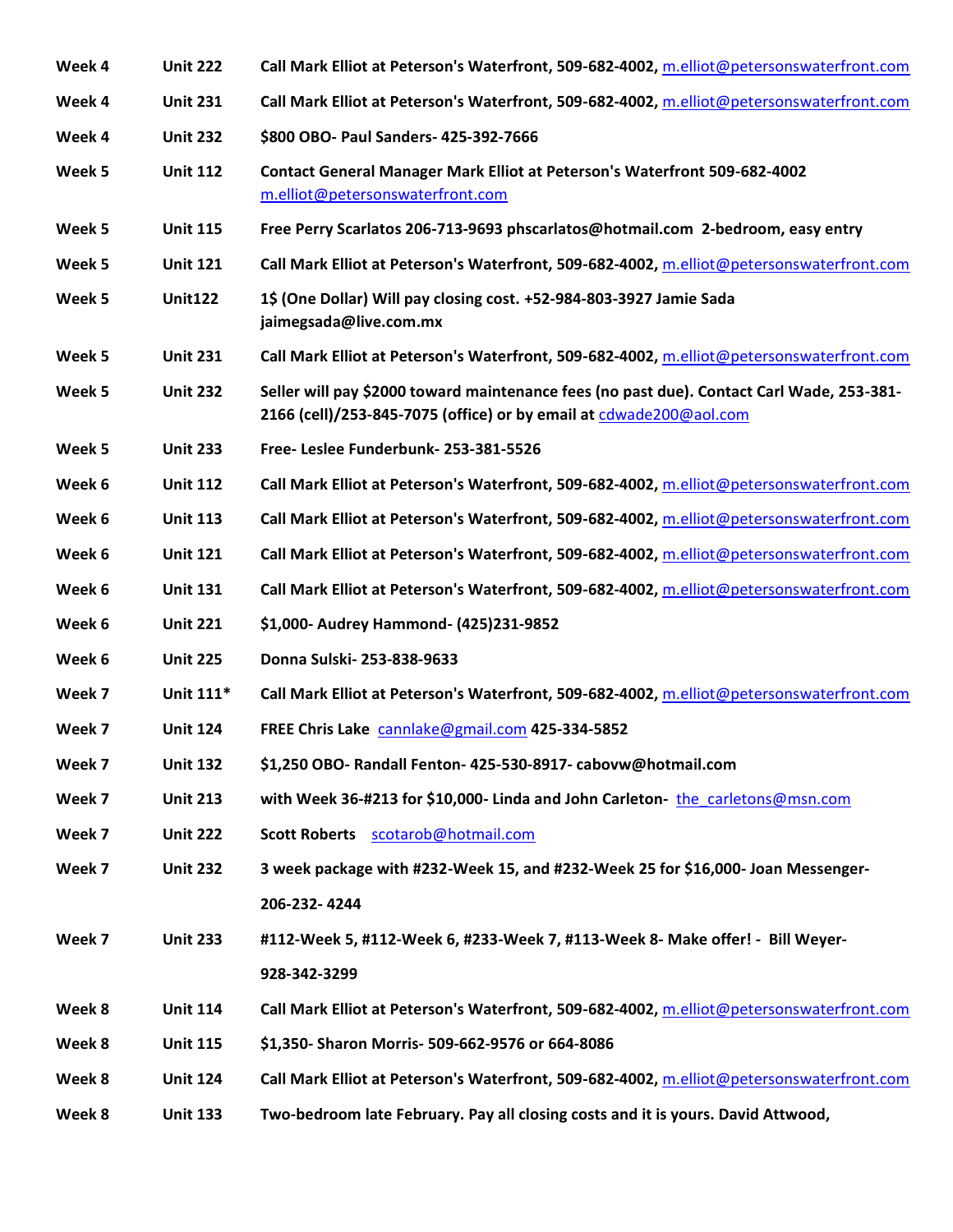[dattwood@whidbey.net](mailto:dattwood@whidbey.net) **425-897-4305 cell**

| Week 8  | <b>Unit 215</b> | Willing to pay closing costs. Forced to sale unable to travel. Arleen McAleer 360-431-3142<br>arleenmcaleer64@gmail.com                                   |
|---------|-----------------|-----------------------------------------------------------------------------------------------------------------------------------------------------------|
| Week 8  | <b>Unit 223</b> | Call Mark Elliot at Peterson's Waterfront, 509-682-4002, m.elliot@petersonswaterfront.com                                                                 |
| Week 8  | <b>Unit 231</b> | \$700 Dr. Lee Turk- 636-328-3170- leethmd@hotmail.com                                                                                                     |
| Week 8  | <b>Unit 233</b> | FREE-Illness Forces Sale Marge Wrisley, 425-355-7272, mwrisley1@live.com                                                                                  |
| Week 9  | <b>Unit 113</b> | \$500.00 Plus transfer cost, Michael B. Smith, 253-565-3400, roberta@cdsps.com                                                                            |
| Week 9  | <b>Unit 115</b> | Call Mark Elliot at Peterson's Waterfront, 509-682-4002, m.elliot@petersonswaterfront.com                                                                 |
| Week 9  | <b>Unit 125</b> | Call Mark Elliot at Peterson's Waterfront, 509-682-4002, m.elliot@petersonswaterfront.com                                                                 |
| Week 9  | <b>Unit 131</b> | \$400.00- William Vaughan- 509-868-9962- buckeyenation1964@aol.com                                                                                        |
| Week 9  | <b>Unit 132</b> | Free- Eileen Clark-Hahn- Split closing costs. The special assessment has been paid in full, so<br>yearly fee is lower. 253-579-5950 echtensai@comcast.net |
| Week 9  | <b>Unit 133</b> | Free! Seller will pay closing costs. Maintenance fees current. Sheryl Stafford, 503-312-2082,<br>sstafford6107@gmail.com                                  |
| Week 9  | <b>Unit 213</b> | Free and closing costs paid. Annual fees paid for 2020. Hiseyl9@gmail.com                                                                                 |
| Week 9  | <b>Unit 214</b> | Call Mark Elliot at Peterson's Waterfront, 509-682-4002, m.elliot@petersonswaterfront.com                                                                 |
| Week 9  | <b>Unit 215</b> | \$2000 OBO, Caroline Witt, 509-885-5323                                                                                                                   |
| Week 9  | <b>Unit 222</b> | Call Mark Elliot at Peterson's Waterfront, 509-682-4002, m.elliot@petersonswaterfront.com                                                                 |
| Week 9  | <b>Unit 223</b> | \$500 and past dues- Shirley Thompson-206-362-7589                                                                                                        |
| Week 9  | <b>Unit 225</b> | FREE-Illness Forces Sale Marge Wrisley, 425-355-7272, mwrisley1@live.com                                                                                  |
| Week 9  | <b>Unit 231</b> | \$1 and will pay closing costs. Current on maintenance fees and assessment. Mike Donoghue<br>206-354-5740 mikedonoghue@comcast.net                        |
| Week 9  | <b>Unit 232</b> | Call Mark Elliot at Peterson's Waterfront, 509-682-4002, m.elliot@petersonswaterfront.com                                                                 |
| Week 10 | Unit 111*       | Divorce forces sale! Your win my loss! Owner willing to pay you to take it off their hands.<br><b>William Dole 509-670-3653</b>                           |
| Week 10 | Unit 121*       | With unit 121 week 39 \$1000 contact Gary Ojala, 253-961-6850, garyojala@yahoo.com                                                                        |
| Week 10 | <b>Unit 123</b> | \$450- Shirley Soreano- 425-273-1820                                                                                                                      |
| Week 10 | <b>Unit 133</b> | This year's maintenance fees- Gwen Cole                                                                                                                   |
| Week 10 | <b>Unit 211</b> | Gary Waldron Free, contact resort at 509-682-4002 or email<br>frontdesk@petersonswaterfront.com                                                           |
| Week 10 | <b>Unit 222</b> | Pay for transfer of deed (Recording), Tom Funderburk, 360-789-4463,<br>Tburkester@gmail.com                                                               |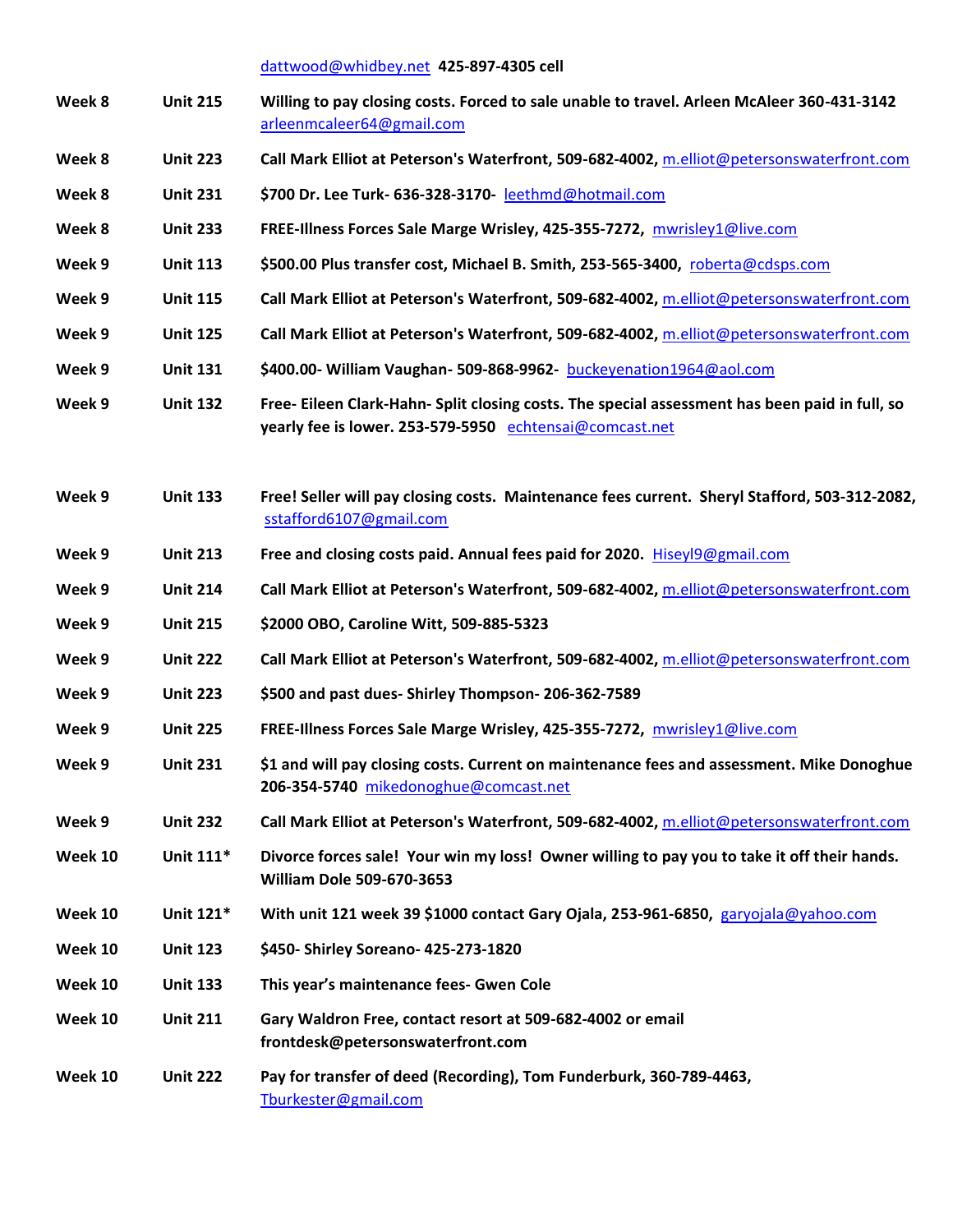| Week 10 | <b>Unit 224</b> | Ron & Cyndi Goddard-Woods-206-361-8565                                                                                                                                                         |
|---------|-----------------|------------------------------------------------------------------------------------------------------------------------------------------------------------------------------------------------|
| Week 10 | <b>Unit 212</b> | FREE Christine Dickison (360) 903-1061 christine@lonestarmedicalaudits.com                                                                                                                     |
| Week 10 | <b>Unit 213</b> | Free and closing costs paid. Annual fees paid for 2020. Hiseyl9@gmail.com                                                                                                                      |
| Week 11 | <b>Unit 114</b> | Free- W.J Nation 509-701-8532, honkerbn@aol.com hammygpa@aol.com                                                                                                                               |
| Week 11 | <b>Unit 115</b> | FREE - Carol Voss, carol.voss@comcast.net                                                                                                                                                      |
| Week 11 | <b>Unit 213</b> | Call Mark Elliot at Peterson's Waterfront, 509-682-4002, m.elliot@petersonswaterfront.com                                                                                                      |
| Week 11 | <b>Unit 222</b> | This year's maintenance fees- Gwen Cole                                                                                                                                                        |
| Week 11 | <b>Unit 224</b> | FREE as a 3-week package, Unit 224 Week 11, Unit 231 Week 23, and Unit 224 Week 44.<br>Robert Springer 253-226-3192 royokcomcast@gmail.com Week 11 Unit 224 2021<br>maintenance has been paid. |
| Week 12 | Unit 111*       | \$1,000- Linda Peterson/ Pearl Hall- 509-687-3487 *One bedroom                                                                                                                                 |
| Week 12 | <b>Unit 112</b> | Great Spring Break Week! \$1.00 plus closing costs. Coleman Tokei, (604) 728-5148,<br>ctokei@shaw.ca                                                                                           |
| Week 12 | <b>Unit 122</b> | Free-Will pay closing costs. Steve Arndt, 503-981-4354, sdarndt1345@gmail.com                                                                                                                  |
| Week 12 | <b>Unit 132</b> | Free-K. Kono, 206-878-7518                                                                                                                                                                     |
| Week 12 | <b>Unit 133</b> | \$1,000.00- Jill Goetsch- 425-830-4633 Great view both up lake and cross lake. Two bedroom                                                                                                     |
|         |                 |                                                                                                                                                                                                |
| Week 12 | <b>Unit 212</b> | Free-Jim Baxter, (630)200-9352, JMJB271@gmail.com                                                                                                                                              |
| Week 12 | <b>Unit 222</b> | \$500 Michael Lyons 425-681-5747, michael@mslyonscompany.com 2 bedroom 2 bath<br>parking lot level unit, with direct access to unit                                                            |
| Week 12 | <b>Unit 225</b> | \$500 contact Gary Ojala, 253-961-6850, garyolaja@yahoo.com                                                                                                                                    |
| Week 12 | <b>Unit 233</b> | \$99- Rory Hurd- 206-940-8394 hurds@cox.net                                                                                                                                                    |
| Week 13 | <b>Unit 112</b> | Patrick Bradley \$1,500.00 1-425-308-6922 patrickbradley1@frontier.com                                                                                                                         |
| Week 13 | <b>Unit 115</b> | Call Mark Elliot at Peterson's Waterfront, 509-682-4002, m.elliot@petersonswaterfront.com                                                                                                      |
| Week 13 | <b>Unit 212</b> | Call Mark Elliot at Peterson's Waterfront, 509-682-4002, m.elliot@petersonswaterfront.com                                                                                                      |
| Week 13 | <b>Unit 213</b> | \$600, Contact Barb or Mike Doleshel, 253-862-1711, bdoleshel@comcast.net                                                                                                                      |
| Week 13 | <b>Unit 221</b> | Call Mark Elliot at Peterson's Waterfront, 509-682-4002, m.elliot@petersonswaterfront.com                                                                                                      |
| Week 13 | <b>Unit 232</b> | FREE + 39,000 RCI Points, just complete and file papers. Brian Carvell, 705-776-1895,<br>carver241@hotmail.com                                                                                 |
| Week 14 | <b>Unit 123</b> | FREE, buyer pays closing costs- Erica Griffith- 360-856-0326                                                                                                                                   |
| Week 14 | <b>Unit 124</b> | \$500 With Week 15 unit 112-Spring Break lands on one of these. Vicky Marler<br>425-375-3924, vicky196348@gmail.com                                                                            |
| Week 14 | <b>Unit 125</b> | \$1400 Spring break, Karen Day 425-385-8789, ybetcha@comcast.net                                                                                                                               |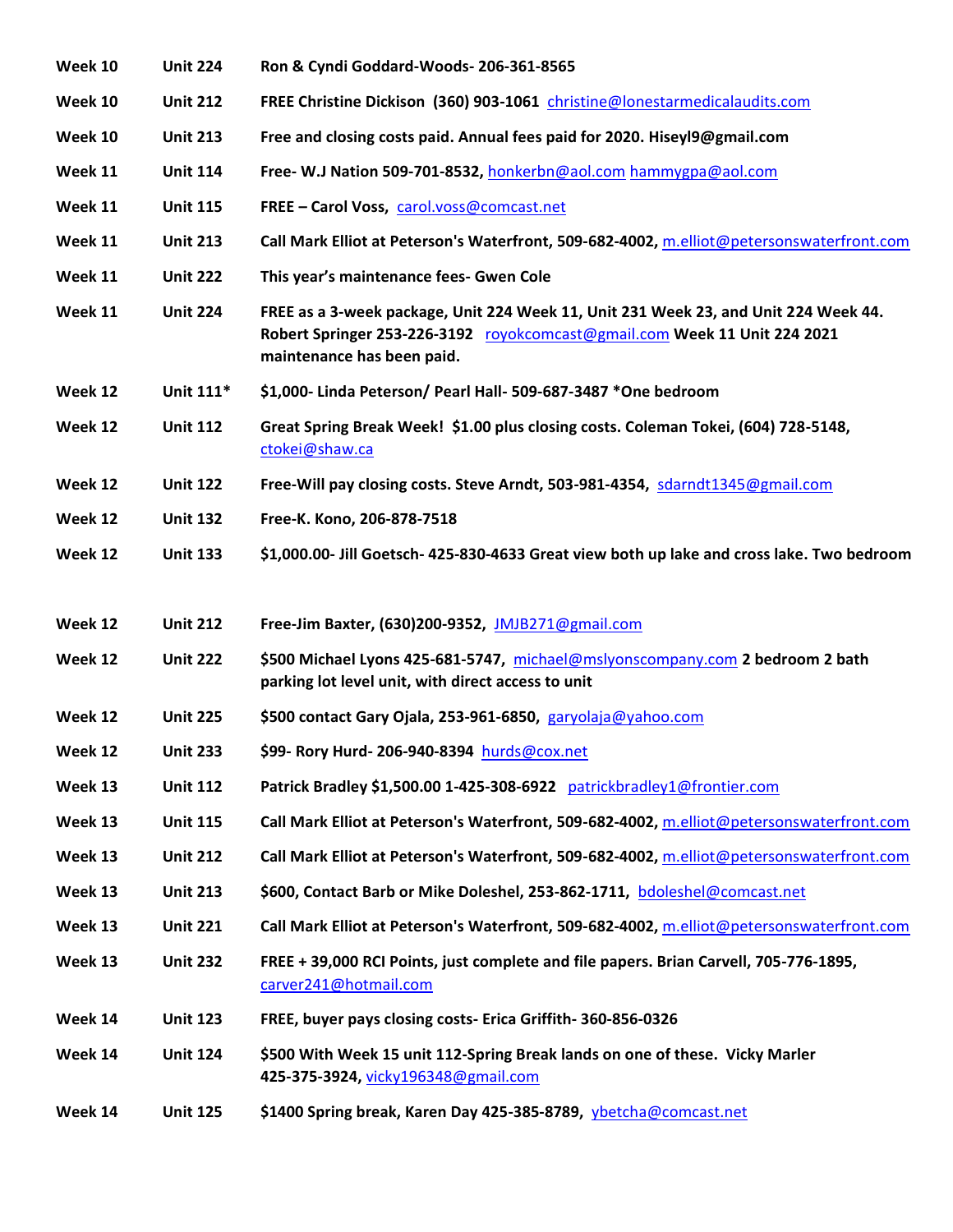| Week 14 | <b>Unit 214</b> | Call Mark Elliot at Peterson's Waterfront, 509-682-4002, m.elliot@petersonswaterfront.com                                                                                              |
|---------|-----------------|----------------------------------------------------------------------------------------------------------------------------------------------------------------------------------------|
| Week 14 | <b>Unit 231</b> | Call Mark Elliot at Peterson's Waterfront, 509-682-4002, m.elliot@petersonswaterfront.com                                                                                              |
| Week 14 | <b>Unit 211</b> | FREE- Jolene Christiansen- 425-478-4315                                                                                                                                                |
| Week 14 | <b>Unit 232</b> | Call Mark Elliot at Peterson's Waterfront, 509-682-4002, m.elliot@petersonswaterfront.com                                                                                              |
| Week 15 | <b>Unit 112</b> | \$500 With Week 14 unit 124-Spring Break lands on one of these. Vicky Marler<br>425-375-3924, vicky196348@gmail.com                                                                    |
| Week 15 | <b>Unit 124</b> | Brian Cash - xplrdwrld@aol.com                                                                                                                                                         |
| Week 15 | <b>Unit 125</b> | Call Mark Elliot at Peterson's Waterfront, 509-682-4002, m.elliot@petersonswaterfront.com                                                                                              |
| Week 15 | <b>Unit 133</b> | Call Mark Elliot at Peterson's Waterfront, 509-682-4002, m.elliot@petersonswaterfront.com                                                                                              |
| Week 15 | <b>Unit 212</b> | \$500 or Best Offer. Karen Doran, 206-235-4686, kardor @yahoo.com 2 bedroom, ground<br>floor unit.                                                                                     |
| Week 15 | <b>Unit 231</b> | \$250- Bob or Jackie Molenda- 425-379-0677- jkmolenda@hotmail.com                                                                                                                      |
| Week 16 | Unit 111*       | FREE Chris Lake cannlake@gmail.com 425-334-5852                                                                                                                                        |
| Week 16 | <b>Unit 112</b> | \$1500 James "Jim" Mokler, (509) 586-4664, jmoke48@msn.com                                                                                                                             |
| Week 16 | <b>Unit 113</b> | Free Chris Lake cannlake@gmail.com 425-334-5852                                                                                                                                        |
| Week 16 | <b>Unit 114</b> | FREE Mike Jones, 425-590-7757, mikejones777@gmail.com                                                                                                                                  |
| Week 16 | <b>Unit 115</b> | Call Mark Elliot at Peterson's Waterfront, 509-682-4002, m.elliot@petersonswaterfront.com                                                                                              |
| Week 16 | <b>Unit 131</b> | Call Mark Elliot at Peterson's Waterfront, 509-682-4002, m.elliot@petersonswaterfront.com                                                                                              |
| Week 16 | <b>Unit 132</b> | Call Mark Elliot at Peterson's Waterfront, 509-682-4002, m.elliot@petersonswaterfront.com                                                                                              |
| Week 16 | <b>Unit 212</b> | Price reduced!! \$200.00 Shawna Renando hope122427@gmail.com                                                                                                                           |
| Week 16 | <b>Unit 223</b> | \$3500 A 3-week package, with Unit 124 week 23 and Unit 123 week 43. Brian Dixon, 253-<br>951-2427, Dixon.brian@yahoo.com                                                              |
| Week 16 | <b>Unit 232</b> | Richard (Dick) Peterson 425-885-6508                                                                                                                                                   |
| Week 17 | <b>Unit 211</b> | Call Mark Elliot at Peterson's Waterfront, 509-682-4002, m.elliot@petersonswaterfront.com                                                                                              |
| Week 17 | <b>Unit 215</b> | Call Mark Elliot at Peterson's Waterfront, 509-682-4002, m.elliot@petersonswaterfront.com                                                                                              |
| Week 17 | <b>Unit 223</b> | Joya Folger-808-965-9925                                                                                                                                                               |
| Week 18 | <b>Unit 124</b> | \$1200 Two bedroom unit- Located in building 1 on the second floor, this unit has all<br>assessments paid in full. Barbara Stever (425) 457-9808 or email<br>barbarastever2006@msn.com |
| Week 18 | <b>Unit 212</b> | \$1000 OBO must also take week #4 or #45. Becky Snyder 425-466-4472<br>beckyhsnyder@hotmail.com                                                                                        |
| Week 18 | <b>Unit 213</b> | Willing to pay closing costs. Forced to sale unable to travel. Arleen McAleer 360-431-3142<br>arleenmcaleer64@gmail.com                                                                |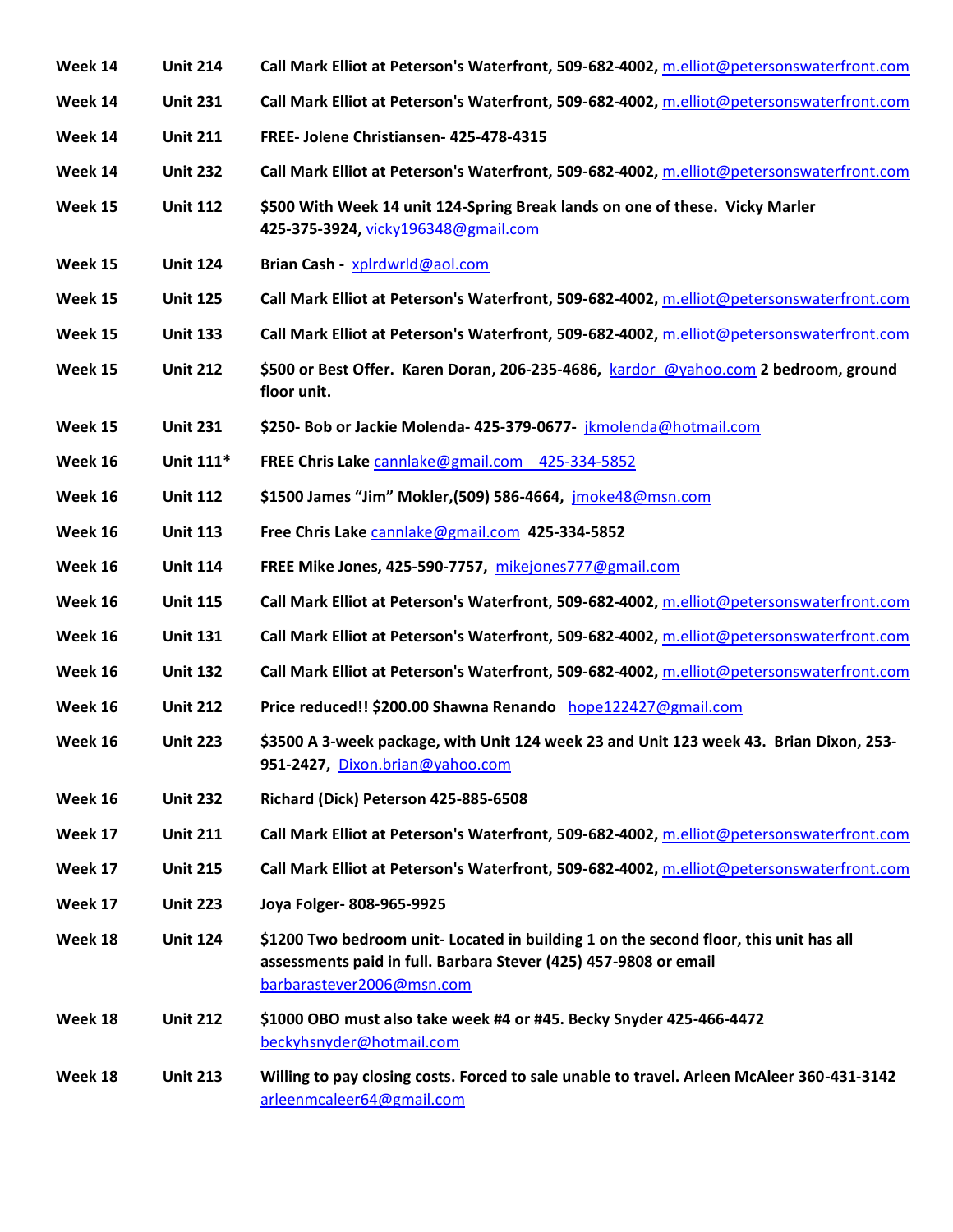| Week 18 | <b>Unit 214</b> | Call Mark Elliot at Peterson's Waterfront, 509-682-4002, m.elliot@petersonswaterfront.com                                                                                                       |
|---------|-----------------|-------------------------------------------------------------------------------------------------------------------------------------------------------------------------------------------------|
| Week 18 | <b>Unit 221</b> | Call Mark Elliot at Peterson's Waterfront, 509-682-4002, m.elliot@petersonswaterfront.com                                                                                                       |
| Week 18 | <b>Unit 231</b> | \$2400- Apple Blossom Weekend Terry Michaelis 360-638-0239                                                                                                                                      |
| Week 20 | <b>Unit 132</b> | Call Mark Elliot at Peterson's Waterfront, 509-682-4002, m.elliot@petersonswaterfront.com                                                                                                       |
| Week 20 | <b>Unit 211</b> | \$1000 Susan Hall 808-861-2020 hawaiian.bird@comcast.net 2 bedroom, 2 bath, ground<br>floor, unit 211: special assessment paid in full: lowest maintenance fee                                  |
| Week 20 | <b>Unit 232</b> | Call Mark Elliot at Peterson's Waterfront, 509-682-4002, m.elliot@petersonswaterfront.com                                                                                                       |
| Week 23 | <b>Unit 124</b> | \$3500 A 3-week package, with Unit 223 week 16 and Unit 123 week 43. Brian Dixon, 253-<br>951-2427, Dixon.brian@yahoo.com                                                                       |
| Week 23 | <b>Unit 231</b> | FREE as a 3-week package, Unit 224 Week 11, Unit 231 Week 23, and Unit 224 Week 44.<br>Robert Springer 253-226-3192 royokcomcast@gmail.com Week 11 Unit 224, 2021<br>maintenance has been paid. |
| Week 25 | <b>Unit 232</b> | includes #232 week 7, and #232-week 15 for \$16,000 Joan Messenger- 206-232-4244                                                                                                                |
| Week 34 | <b>Unit 222</b> | \$20,000.00 Bob Cram, 425-312-4329 suecram@msn.com                                                                                                                                              |
| Week 34 | <b>Unit 223</b> | \$22,500.00 Kyle & Mindy Aslakson 360-789-6445 melinda.aslakson@comcast.net                                                                                                                     |
| Week 34 | <b>Unit 233</b> | \$14,230.00 with week 1, Unit 212, week 17, Unit213 and week 45, Unit 233 and I will pay<br>maintenance for those 4 units the 1st year- Frank Hottell- 509-225-9956 papahotl@aol.com            |
|         |                 |                                                                                                                                                                                                 |
| Week 35 | <b>Unit 212</b> | \$15,000 Ground floor, sometimes falls on Labor Day. HOA dues paid for 2021 Janna 253-<br>376-0416 mslyle@comcast.net                                                                           |
| Week 36 | <b>Unit 112</b> | \$9,500- David Sheldon- 509-496-5653                                                                                                                                                            |
| Week 36 | <b>Unit 212</b> | \$9,500 Michael Lyons, 425-681-5747 Michael@mslmanagement.com                                                                                                                                   |
| Week 36 | <b>Unit 213</b> | with Week 7-#213 for \$10,000- John & Linda Carleton- the carletons@msn.com                                                                                                                     |
| Week 36 | <b>Unit 214</b> | Package with #233- Week 12 for \$7,995- Rory Hurd- 206-940-8394 or hurds@cox.net                                                                                                                |
| Week 38 | <b>Unit 114</b> | \$1495.00 David Tucker, 360-303-1384, dtucker@rogerjobs.com                                                                                                                                     |
| Week 38 | <b>Unit 221</b> | Call Mark Elliot at Peterson's Waterfront, 509-682-4002, m.elliot@petersonswaterfront.com                                                                                                       |
| Week 39 | <b>Unit 111</b> | \$1200.00, one bedroom close to the water and office. Mike Stimmel 425-213-2600.<br>Elvis101010@hotmail.com                                                                                     |
| Week 39 | <b>Unit 121</b> | Call Mark Elliot at Peterson's Waterfront, 509-682-4002, m.elliot@petersonswaterfront.com                                                                                                       |
| Week 39 | <b>Unit 114</b> | Call Mark Elliot at Peterson's Waterfront, 509-682-4002, m.elliot@petersonswaterfront.com                                                                                                       |
| Week 39 | <b>Unit 115</b> | Call Mark Elliot at Peterson's Waterfront, 509-682-4002, m.elliot@petersonswaterfront.com                                                                                                       |
| Week 39 | <b>Unit 214</b> | Call Mark Elliot at Peterson's Waterfront, 509-682-4002, m.elliot@petersonswaterfront.com                                                                                                       |
| Week 40 | <b>Unit 221</b> | Call Mark Elliot at Peterson's Waterfront, 509-682-4002, m.elliot@petersonswaterfront.com                                                                                                       |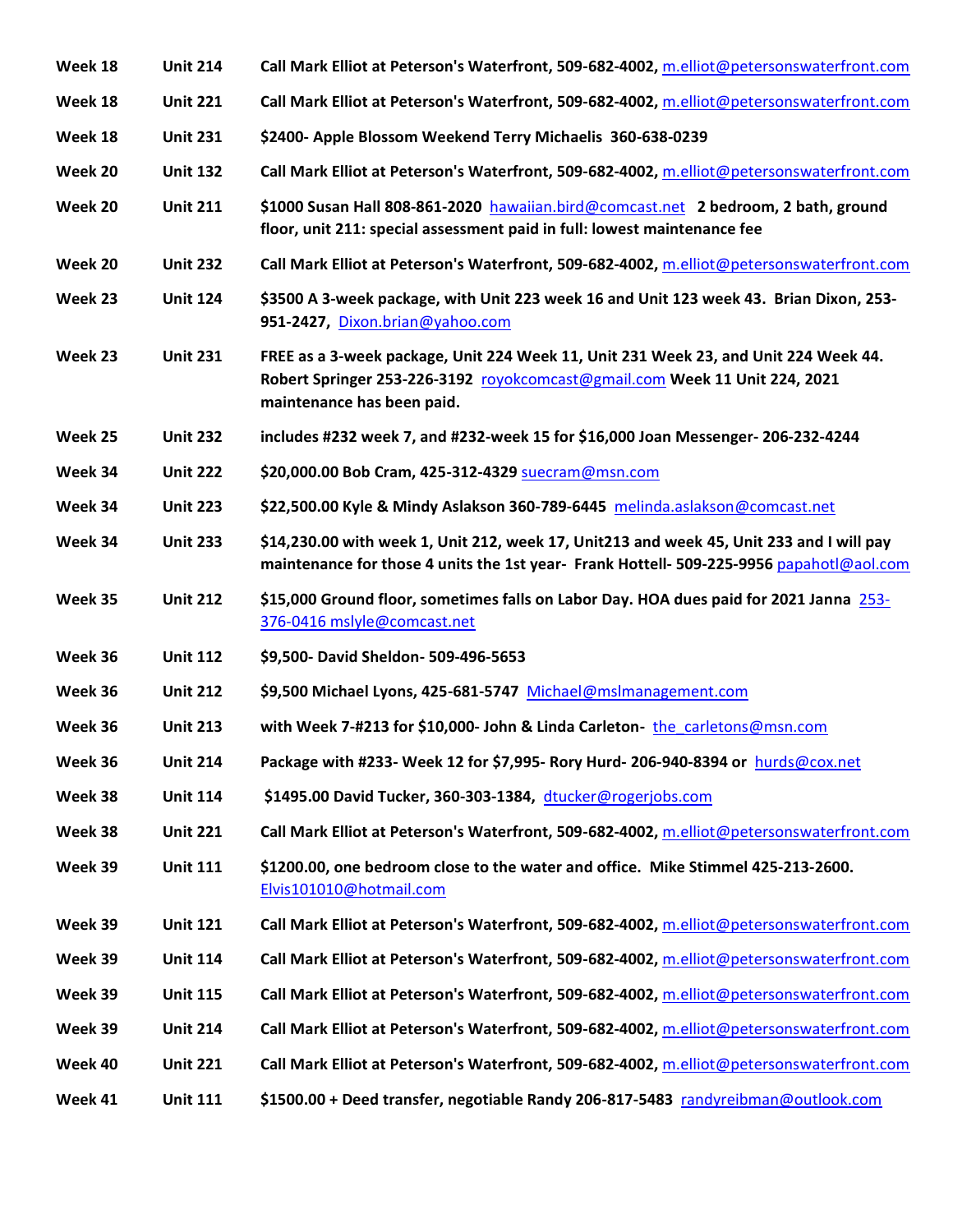| Week 41 | <b>Unit 132</b> | Call Mark Elliot at Peterson's Waterfront, 509-682-4002, m.elliot@petersonswaterfront.com                                                                                                                         |
|---------|-----------------|-------------------------------------------------------------------------------------------------------------------------------------------------------------------------------------------------------------------|
| Week 41 | <b>Unit 212</b> | Call Mark Elliot at Peterson's Waterfront, 509-682-4002, m.elliot@petersonswaterfront.com                                                                                                                         |
| Week 41 | <b>Unit 232</b> | and #132- week 42- reduced to \$200 for two weeks! - Emily Bone- 425-235-0260                                                                                                                                     |
| Week 41 | <b>Unit 233</b> | Call Mark Elliot at Peterson's Waterfront, 509-682-4002, m.elliot@petersonswaterfront.com                                                                                                                         |
| Week 43 | <b>Unit 113</b> | FREE- Ken Hall 206-459-9402, kbhallski@gmail.com Purchaser to pay closing costs.                                                                                                                                  |
| Week 43 | Unit 121*       | Free- Karl & Lynda Dietrich- 509-682-4757-*One Bedroom                                                                                                                                                            |
| Week 43 | <b>Unit 124</b> | FREE Gloria Madche 206-782-9372 or 206-471-3018, staceymadche@hotmail.com Level entry<br>from parking lot, beautiful uplake view from building 1. 2 bedroom, 2 bath.                                              |
| Week 43 | <b>Unit 123</b> | \$3500 A 3-week package, with Unit 223 Week 16 and Unit 124 week 23. Brian Dixon, 253-<br>951-2427, Dixon.brian@yahoo.com                                                                                         |
| Week 43 | <b>Unit 211</b> | Make Offer, Loraine Sleister, 206-363-7953                                                                                                                                                                        |
| Week 43 | <b>Unit 221</b> | Call Mark Elliot at Peterson's Waterfront, 509-682-4002, m.elliot@petersonswaterfront.com                                                                                                                         |
| Week 43 | <b>Unit 215</b> | \$500.00 each +closing costs or best offer. Linda Hammack 503-706-8810<br>Ihammack@gmail.com Weeks #43 Unit 215- ground level corner unit with view- Units<br>bundled \$500.00 each +closing costs or best offer. |
| Week 44 | <b>Unit 125</b> | Call Mark Elliot at Peterson's Waterfront, 509-682-4002, m.elliot@petersonswaterfront.com                                                                                                                         |
| Week 44 | <b>Unit 214</b> | Free to good home- Bowe-253-852-1290- sbowe38@comcast.net                                                                                                                                                         |
| Week 44 | <b>Unit 222</b> | Free!!! Lija (pronounced Leah) 206-629-5946                                                                                                                                                                       |
| Week 44 | <b>Unit 224</b> | FREE as a 3-week package, Unit 224 Week 11, Unit 231 Week 23, and Unit 224 Week 44.<br>Robert Springer 253-226-3192 royokcomcast@gmail.com Week 11 Unit 224 2021<br>maintenance has been paid.                    |
| Week 44 | <b>Unit 231</b> | \$250 Peter Hendrickson, 612-940-0321, hendricp@hendricp@augsburg.edu                                                                                                                                             |
| Week 44 | <b>Unit 232</b> | Call Mark Elliot at Peterson's Waterfront, 509-682-4002, m.elliot@petersonswaterfront.com                                                                                                                         |
| Week 45 | Unit 111*       | Free! Seller will pay closing costs. Maintenance fees current. Sheryl Stafford, 503-312-2082,<br>sstafford6107@gmail.com                                                                                          |
| Week 45 | <b>Unit 113</b> | \$1000 OBO must also take week 18. Becky Snyder 425-466-4472<br>beckyhsnyder@hotmail.com                                                                                                                          |
| Week 45 | <b>Unit 122</b> | Free-Will pay closing costs. Steve Arndt, 503-981-4354, sdarndt1345@gmail.com                                                                                                                                     |
| Week 45 | <b>Unit 213</b> | \$100- Karen Grace- 909-394-5193- kd.grace@verizon.net                                                                                                                                                            |
| Week 45 | <b>Unit 215</b> | Call Mark Elliot at Peterson's Waterfront, 509-682-4002, m.elliot@petersonswaterfront.com                                                                                                                         |
| Week 45 | <b>Unit 225</b> | Seller will pay \$2000 toward maintenance fees (no past due). Contact Carl Wade, 253-381-<br>2166 (cell)/253-845-7075 (office) or by email at cdwade200@aol.com                                                   |
| Week 45 | <b>Unit 231</b> | Call Mark Elliot at Peterson's Waterfront, 509-682-4002, m.elliot@petersonswaterfront.com                                                                                                                         |
| Week 45 | <b>Unit 232</b> | Call Mark Elliot at Peterson's Waterfront, 509-682-4002, m.elliot@petersonswaterfront.com                                                                                                                         |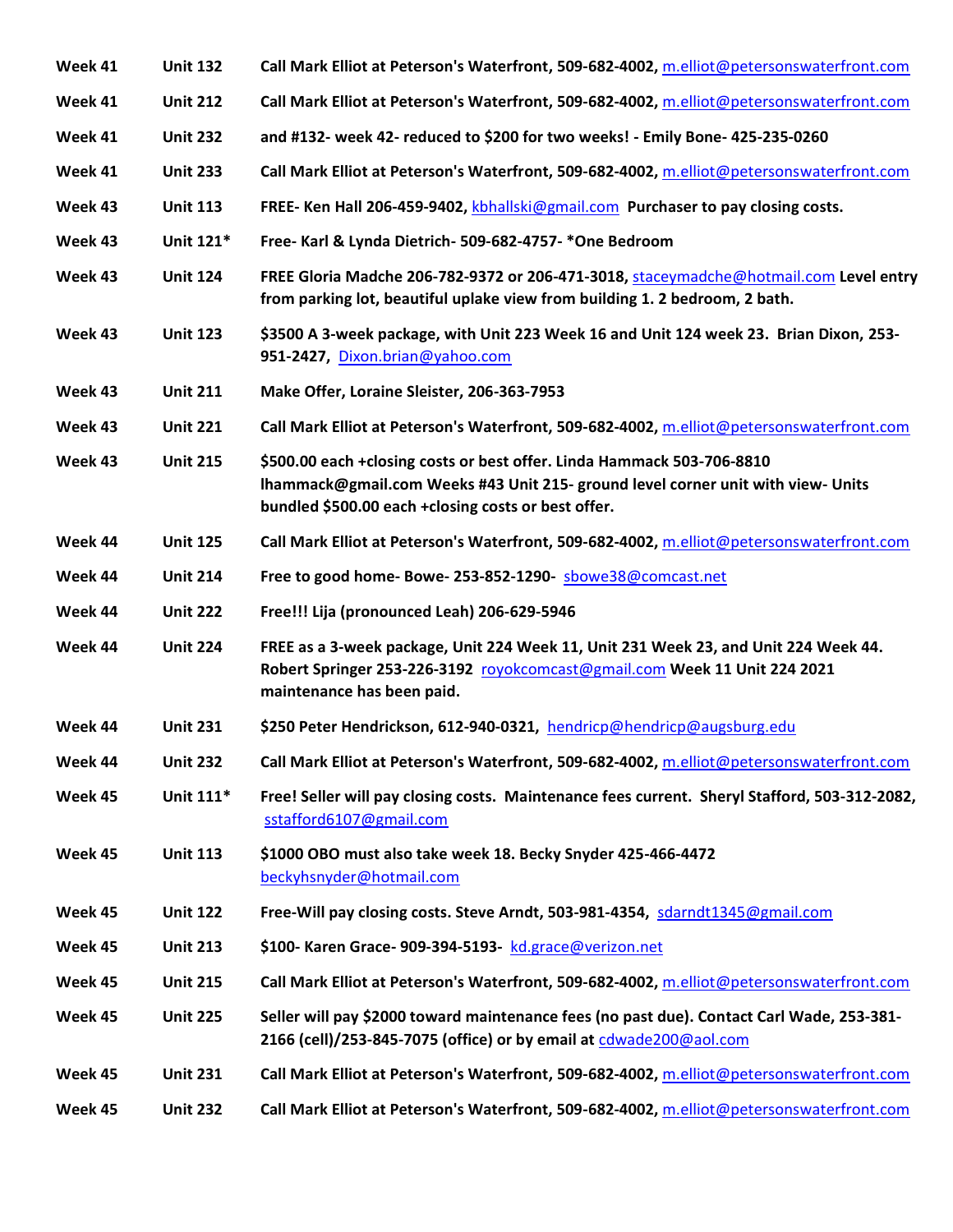| Week 45 | <b>Unit 233</b> | Free, I will pay closing costs- Frank Hottell- 509-225-9956- papahotl@aol.com                                                                                                                                                              |
|---------|-----------------|--------------------------------------------------------------------------------------------------------------------------------------------------------------------------------------------------------------------------------------------|
| Week 45 | <b>Unit 132</b> | 2 bedrooms 2 bath. Free, I will pay closing costs and this years maintenance fee. Norman<br>Vales 206-227-6761 norm6058@aol.com                                                                                                            |
| Week 46 | <b>Unit 112</b> | Make offer-Shirley Horn- 425-271-7559                                                                                                                                                                                                      |
| Week 46 | Unit 121*       | Kirk Ehlers-206-878-0926 *One bedroom                                                                                                                                                                                                      |
| Week 46 | <b>Unit 123</b> | Take over maintenance dues. Lynnette Blake-Knowles, 509-670-0590, nettie1956@lve.com                                                                                                                                                       |
| Week 46 | <b>Unit 125</b> | \$500- Mona & Jim Drew 458-209-6033, drewmona@yahoo.com                                                                                                                                                                                    |
| Week 46 | <b>Unit 131</b> | Past dues- Monique Burney- 951-461-6862- wmburney2@verizon.net                                                                                                                                                                             |
| Week 46 | <b>Unit 211</b> | Call Mark Elliot at Peterson's Waterfront, 509-682-4002, m.elliot@petersonswaterfront.com                                                                                                                                                  |
| Week 46 | <b>Unit 215</b> | Call Mark Elliot at Peterson's Waterfront, 509-682-4002, m.elliot@petersonswaterfront.com                                                                                                                                                  |
| Week 46 | <b>Unit 222</b> | FREE Chris Lake cannlake@gmail.com 425-334-5852                                                                                                                                                                                            |
| Week 46 | <b>Unit 233</b> | FREE Jerry Kitchen 425-231-4282 jjmkitchen@yahoo.com Top floor, end unit, sometimes<br>falls on Thanksgiving week                                                                                                                          |
| Week 46 | <b>Unit 223</b> | Free, 2 bedroom 2 bath condo. I will pay closing costs and this year's maintenance fees.<br>Norman Vales 206-227-6761 norm6058@aol.com                                                                                                     |
| Week 47 | <b>Unit 115</b> | Call Mark Elliot at Peterson's Waterfront, 509-682-4002, m.elliot@petersonswaterfront.com                                                                                                                                                  |
| Week 47 | <b>Unit 122</b> | FREE-The BRSM line item has been paid. Barbara Congdon 509-662-3286; 509-699-0653;<br>Bbcongdon@aol.com Usually Thanksgiving week- 2 bedroom unit.                                                                                         |
| Week 47 | <b>Unit 112</b> | and #233- week 48- Make offer! - Shirley Horn- 425-271-7559                                                                                                                                                                                |
| Week 47 | <b>Unit 113</b> | Call Mark Elliot at Peterson's Waterfront, 509-682-4002, m.elliot@petersonswaterfront.com                                                                                                                                                  |
| Week 47 | <b>Unit 132</b> | George Learned-206-390-2180- glearned@salonservicesnw.com                                                                                                                                                                                  |
| Week 47 | <b>Unit 211</b> | The BRSM line item has been paid. Free, Owner will pay closing costs. Ground floor, easy<br>access to dock & hot tub. Andrea Kinart 509-765-9694, rakinart@gmail.com                                                                       |
| Week 47 | <b>Unit 232</b> | FREE and buyer pays closing costs Will or Marlene Anderson 253-833-8992                                                                                                                                                                    |
| Week 48 | <b>Unit 114</b> | FREE Craig Rooney craigrooney@hotmail.com                                                                                                                                                                                                  |
| Week 48 | <b>Unit 125</b> | Call Mark Elliot at Peterson's Waterfront, 509-682-4002, m.elliot@petersonswaterfront.com                                                                                                                                                  |
| Week 48 | <b>Unit 132</b> | Best offer-Harry and Rochelle Alhadeff- rochelle@chatwithwomen.com                                                                                                                                                                         |
| Week 48 | <b>Unit 133</b> | Call Mark Elliot at Peterson's Waterfront, 509-682-4002, m.elliot@petersonswaterfront.com                                                                                                                                                  |
| Week 48 | <b>Unit 211</b> | Free- all legal and transfer fees paid by buyer. Susan McNamara, 408-826-4729 home, 509-<br>860-9739 cell, lovessmalltowns73@gmail.com Contact owner any way convenient for you.<br>Great for transfers at RCI.com, to visit other places. |
| Week 48 | <b>Unit 212</b> | Call Mark Elliot at Peterson's Waterfront, 509-682-4002, m.elliot@petersonswaterfront.com                                                                                                                                                  |
| Week 48 | <b>Unit 214</b> | Call Mark Elliot at Peterson's Waterfront, 509-682-4002, m.elliot@petersonswaterfront.com                                                                                                                                                  |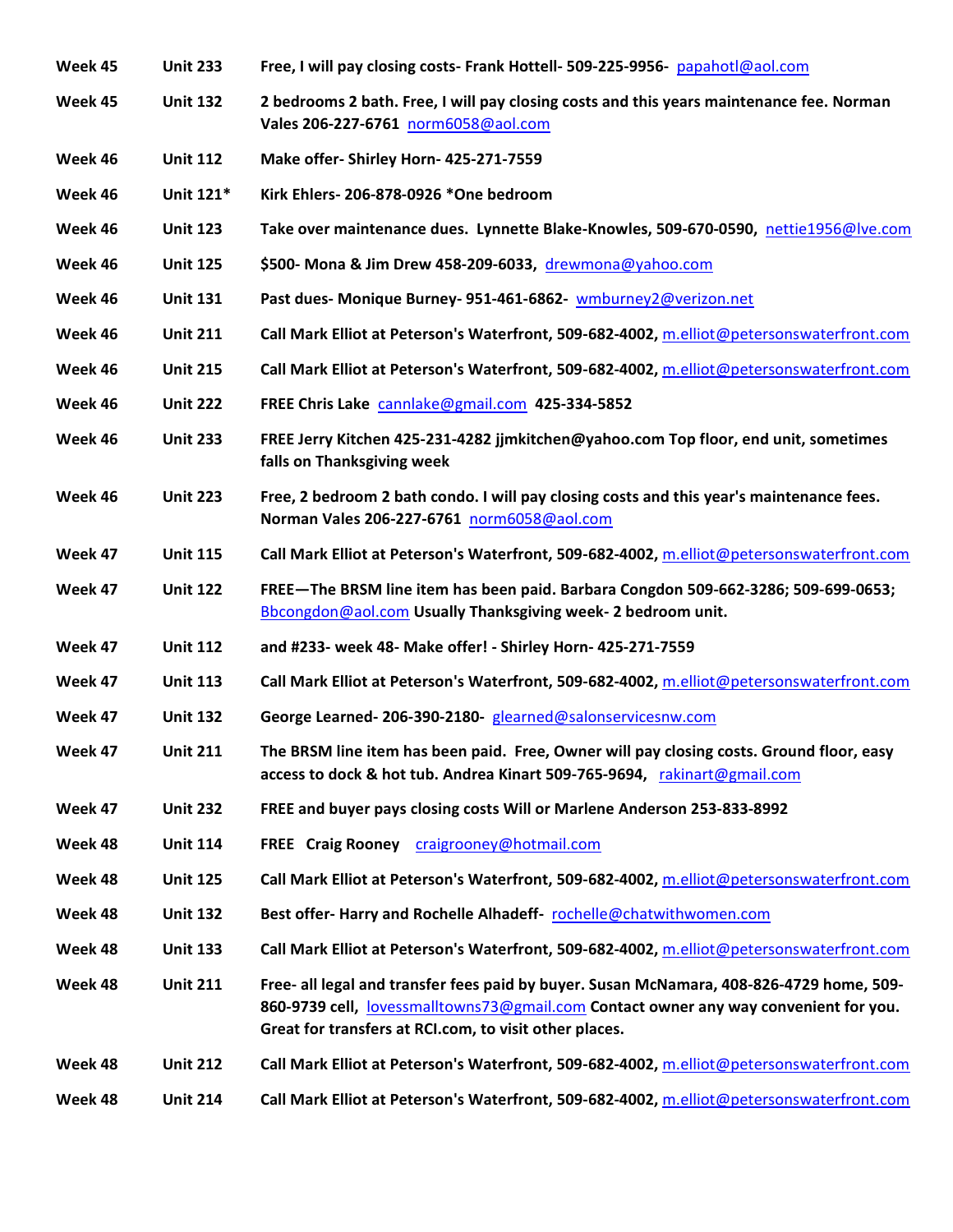| Week 48 | <b>Unit 231</b> | FREE and buyer pays closing costs Will or Marlene Anderson 253-833-8992                                                                                                                                                         |
|---------|-----------------|---------------------------------------------------------------------------------------------------------------------------------------------------------------------------------------------------------------------------------|
| Week 50 | Unit 111*       | Call Mark Elliot at Peterson's Waterfront, 509-682-4002, m.elliot@petersonswaterfront.com                                                                                                                                       |
| Week 50 | <b>Unit 113</b> | Call Mark Elliot at Peterson's Waterfront, 509-682-4002, m.elliot@petersonswaterfront.com                                                                                                                                       |
| Week 50 | <b>Unit 123</b> | FREE- Seller will pay 1st year of maintenance fees. Dick Deal 206-914-5475,<br>dickdeal49@gmail.com Moved to Arizona & can no longer use.                                                                                       |
| Week 50 | <b>Unit 124</b> | \$1.00 - Bruce Metzger- 509-630-7154- bru an2@hotmail.com                                                                                                                                                                       |
| Week 50 | <b>Unit 131</b> | Free David Flug 425-466-7313 davidflug1@msn.com Two bedroom, We will pay the first<br>year of your annual maintenance fee!                                                                                                      |
| Week 50 | <b>Unit 133</b> | Call Mark Elliot at Peterson's Waterfront, 509-682-4002, m.elliot@petersonswaterfront.com                                                                                                                                       |
| Week 50 | <b>Unit 211</b> | Call Mark Elliot at Peterson's Waterfront, 509-682-4002, m.elliot@petersonswaterfront.com                                                                                                                                       |
| Week 50 | <b>Unit 225</b> | FREE-Illness Forces Sale Marge Wrisley, 425-355-7272, mwrisley1@live.com                                                                                                                                                        |
| Week 50 | <b>Unit 231</b> | Call Mark Elliot at Peterson's Waterfront, 509-682-4002, m.elliot@petersonswaterfront.com                                                                                                                                       |
| Week 51 | Unit 111*       | \$2,250- Pearl Hall- 509-468-0483 *One bedroom                                                                                                                                                                                  |
| Week 51 | <b>Unit 114</b> | Call Mark Elliot at Peterson's Waterfront, 509-682-4002, m.elliot@petersonswaterfront.com                                                                                                                                       |
| Week 51 | <b>Unit 124</b> | RED WEEK FREE Chris Lake cannlake@gmail.com 425-334-5852                                                                                                                                                                        |
| Week 51 | <b>Unit 125</b> | \$1000 Beth Aguilar 206-683-9173, bethaguilar1121@gmail.com Price negotiable.                                                                                                                                                   |
| Week 51 | <b>Unit 131</b> | Call Mark Elliot at Peterson's Waterfront, 509-682-4002, m.elliot@petersonswaterfront.com                                                                                                                                       |
| Week 51 | <b>Unit 132</b> | Call Mark Elliot at Peterson's Waterfront, 509-682-4002, m.elliot@petersonswaterfront.com                                                                                                                                       |
| Week 51 | <b>Unit 213</b> | Free- Karl & Lynda Dietrich- 509-682-4757                                                                                                                                                                                       |
| Week 51 | <b>Unit 214</b> | price reduced from \$4,500- to \$2,250- Linda Peterson- 509-687-3487                                                                                                                                                            |
| Week 51 | <b>Unit 222</b> | Call Mark Elliot at Peterson's Waterfront, 509-682-4002, m.elliot@petersonswaterfront.com                                                                                                                                       |
| Week 51 | <b>Unit 231</b> | \$1,800- Garth or Sandy Houlihan- 425-746-1467                                                                                                                                                                                  |
| Week 51 | <b>Unit 232</b> | \$1,000-Patti Baker-(916)802-1635 pbaker5644@aol.com                                                                                                                                                                            |
| Week 51 | <b>Unit 233</b> | Free just pay 2018 Maintenance Fee- Ruth Pettit- 509-884-2958                                                                                                                                                                   |
| Week 52 | <b>Unit 121</b> | \$500.00 obo and buyer pays transfer fees, Janelle Griffith, flamingo.mom@hotmail.com,<br>One bedroom, one Bath, Sleeps 5. Has an additional week 53 in 2021, this occurs every 5<br>years with no additional maintenance fees. |
| Week 52 | <b>Unit 132</b> | FREE-RED WEEK, good for RCI exchange. BRSM paid in full. Call Betty, 509-429-1233                                                                                                                                               |
| Week 52 | <b>Unit 133</b> | Call Mark Elliot at Peterson's Waterfront, 509-682-4002, m.elliot@petersonswaterfront.com                                                                                                                                       |
| Week 52 | <b>Unit 232</b> | Call Mark Elliot at Peterson's Waterfront, 509-682-4002, m.elliot@petersonswaterfront.com                                                                                                                                       |
| Week 52 | <b>Unit 124</b> | \$2,500- Terry Jett- 425 269 1962- TerryJett@TerryJett.net                                                                                                                                                                      |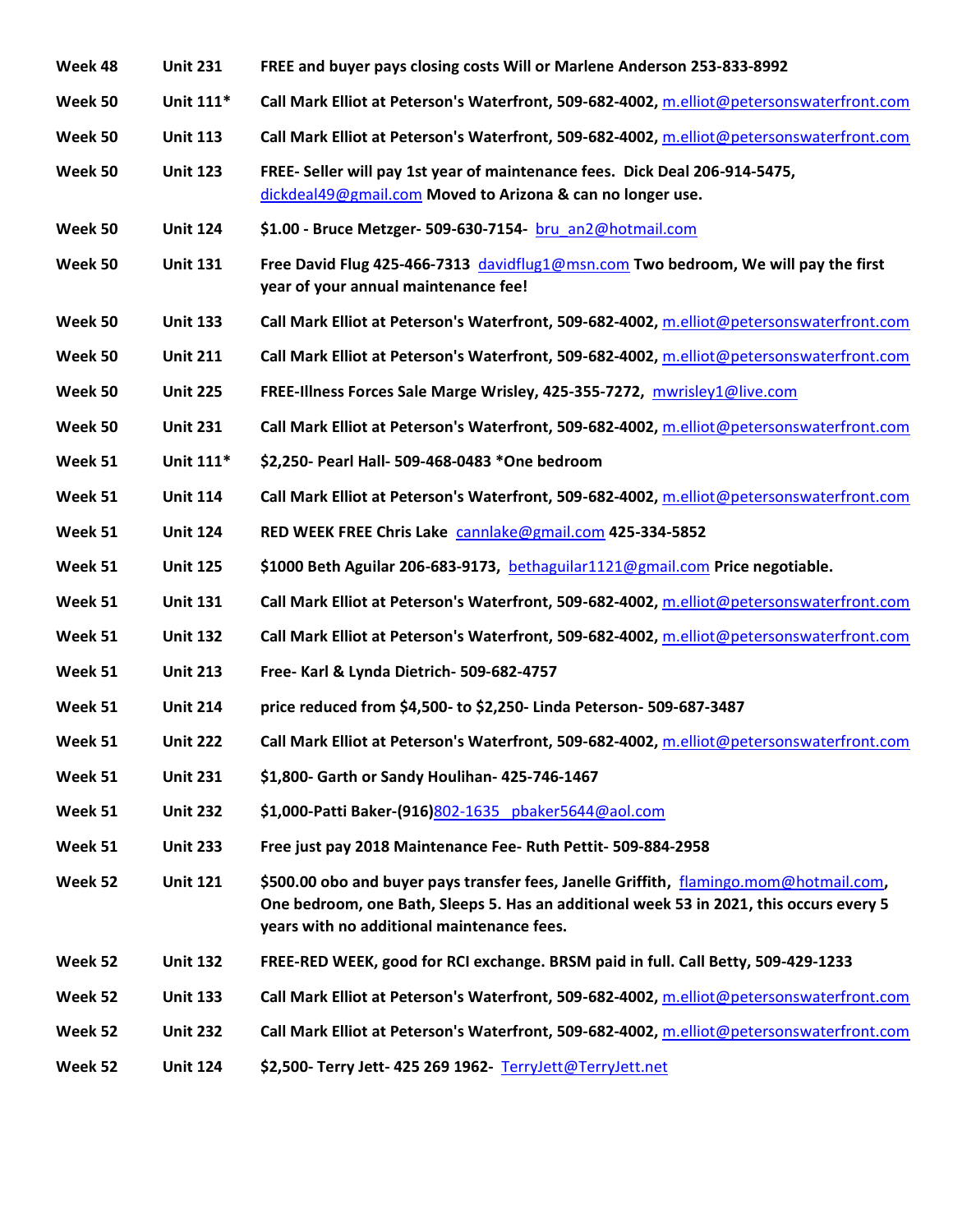**WANTS TO BUY---**

**Week 23 or 24- \$5,000 + March week for trade- Chris Getchell- 253-502-2130** 

**Week 23 through 27- Interested in a unit during any of these weeks. Contact Duncan McCoy, 206-715-5873 or**

[duncanmccoy11@gmail.com](mailto:duncanmccoy11@gmail.com)

**Week 24- Charla Saranovich- 509-783-7760** 

**Week 25- Owner wants to exchange (permanently) week 25 for week 24. Ken Flajole, 704-301-2320,**  [flajfam@aol.com](mailto:flajfam@aol.com)

**Week 25- Michele Kretzer- 253-987-5851-** [kretzerm@comcast.net](mailto:kretzerm@comcast.net)

**Week 26- Teri Ainslee- 360-710-7447**

**Week 26 Good day fellow Peterson's Waterfront owners. Our large group is in a bit of a pickle for week 26. After beginning here at Peterson's since its inception and at Darnell's resort many years prior, the number of people have outpaced the expansion of available condos at Peterson's. If you are at all interested in selling week 26, please contact me via email at [john\\_10d@msn.com](mailto:john_10d@msn.com) or message me at 360-471-6218 with contact information as well as your unit number for week 26. Our group is having to swap and limit other non-owning family members to partial week stays and this one-week vacation has become a staple to our family and closest friends. Thank you so much in advance for considering the sale of your unit to our group. John DiGiovanni**

**Weeks 24-38 2-bedroom unit, Ryan Persinger, 509-591-1757,** [ryanpersinger1980@yahoo.com](mailto:ryanpersinger1980@yahoo.com)

**Week 25 Building 1 Gail & David Lazar, 425-830-5662 or** [gail.lazar@comcast.net](mailto:gail.lazar@comcast.net)

**Week 26- 2 Bedroom unit wanted, Mike & Tracy Huntley, 360-620-3971,** [thuntley22@gmail.com](mailto:thuntley22@gmail.com)

**Anything between weeks 26 thru 35 in building 1 Kathy Kelley Albert-** [kathleenalbert@msn.com](mailto:kathleenalbert@msn.com)

**Week 27- Pantier looking to buy week 27-** [ppantier@comcast.net](mailto:ppantier@comcast.net)

**Week 27- Kay Fisher wants to buy 2 bedroom unit, prefer ground floor or parking lot level,** [threefishers@nwi.net](mailto:threefishers@nwi.net)

**Week 27- Susan DiGiovanni, 425-837-0607**

**Week 27- Bottom floor unit. Scott- 425-330-0976-** [scotarob@hotmail.com](mailto:scotarob@hotmail.com)

**Week 27, 28, 29, 30- Gary & Shelley Lebert- 206-938-2027**

**Week 28- Allison Kollack- 206-931-9925-** [azk0221@gmail.com](mailto:azk0221@gmail.com)

**Week 28- One or two bedroom- Joe & Vicki Bellotti- 206-329-7979-** [jovitoiii@msn.com](mailto:jovitoiii@msn.com)

**Week 28- Two bedroom-Heather Douangpaya, 206-491-8110**

**Week 28, 29, or 30- Quin Kuhuhausen- 425-888-3461**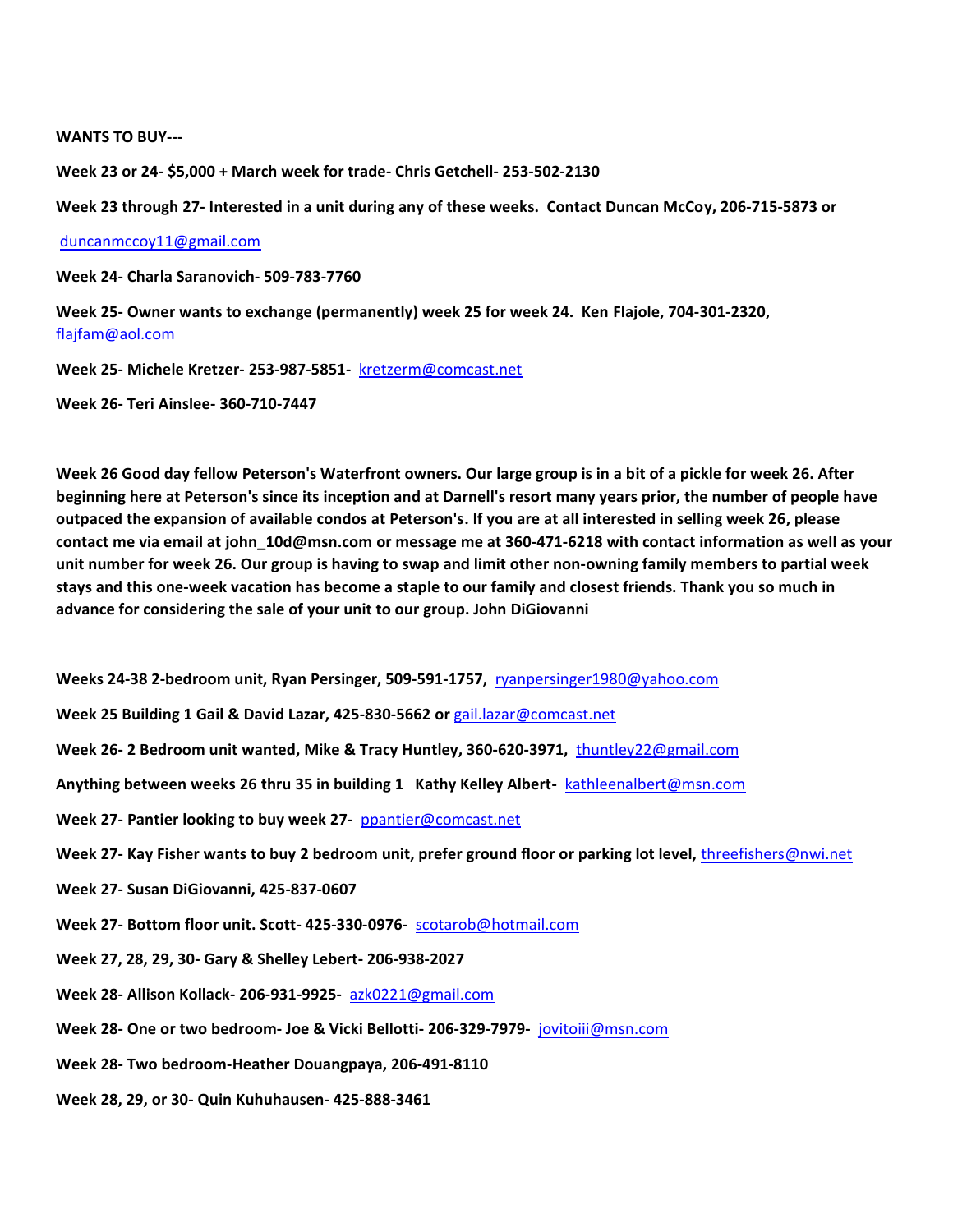- **Week 29 Jon Stuart 360-574-8468** [jstuart4u@comcast.net](mailto:jstuart4u@comcast.net)
- **Week 29, 30, or 31 - Dominick Curalli 206-419-3971 -** [dominick.curalli@gmail.com](mailto:dominick.curalli@gmail.com)
- **Week 30, 31, or 32- 32 Bedroom- Tara or Greg- 425 348-4158**
- **Week 30- Chuck Stewart- 360-791-0971**
- **Week 30- Michelle Lindell**  [mmm.lindell@gmail.com](mailto:–%20mmm.lindell@gmail.com)
- **Week 30- Mindy Centoni- 253-973-7008** [mindy.centoni@wsl.com](mailto:mindy.centoni@wsl.com)
- **July or August Week- Scott Roberts- 425-576-0725**
- **Week 30 or 3, looking to buy weeks 30 or 31, Scott & Robin Young- 425-210-3719** [youngclan@frontier.com](mailto:youngclan@frontier.com)
- **Week 30 or 31, Leah Erickson- 509-899-2311** [leaherickson77@hotmail.com](mailto:leaherickson77@hotmail.com)
- **Week 31- Colin & Krista Zeissel- 206-938-0142**
- **Week 31- Bev Reyhons- 425-761-0779**
- **Week 31- Linda & Loren Orndorff- 509-649-3138**
- **Week 33- 1 or 2 bedroom, Scott & Nancy Black 425-749-2133**
- **Any week in August- Lena- 360-866-3989**
- **Week 26-35-Bob** [Cole-425-351-2515 bcolenw@gmail.com](mailto:Cole-425-351-2515%20%20bcolenw@gmail.com) **- 2 bedroom**
- **Week 31- Sharon Higbee-661-549-8286**
- **Week 31, 32, or 33- Brad Sorem- 253-776-4641-** [bsorem@msn.com](mailto:bsorem@msn.com)
- **Week 33 or 35 A week 34 owner wishes to buy week 33 or 35 Scott Cooper 360-697-7985**
- **Week 33- 2 Bedroom- Frank Hottell- 509-225-9956-** [papahotl@aol.com](mailto:papahotl@aol.com)
- **Week 33- 2 Bedroom wanted, Joey & Louise Alhadeff, 206-245-9962,** [salathu@comcast.net](mailto:salathu@comcast.net)
- **Week 34- 2 Bedroom- Brian & Sonja Whitaker- 206-286-2261-** [bswhit24@comcast.net](mailto:bswhit24@comcast.net)
- **Week 35- 2 Bedroom- Bryce Moody- 360-590-1284 or Steven Gaidrich- 360-580-2338**
- **Week 35- Owner of week 34 wants to buy Week 35 Scott Cooper 360-731-1213** [scottcoope@aol.com](mailto:scottcoope@aol.com)

**Week 37- Looking for 1st or 2nd floor, Kent & Susan Meyers- 253-332-3317 or 253-302-6938**  [kmeyersdad@comcast.com](mailto:kmeyersdad@comcast.com)

**FULL SHARE –Mike & April Kingma – 206-817-2222-** [bigmikekingma@yahoo.com](mailto:bigmikekingma@yahoo.com)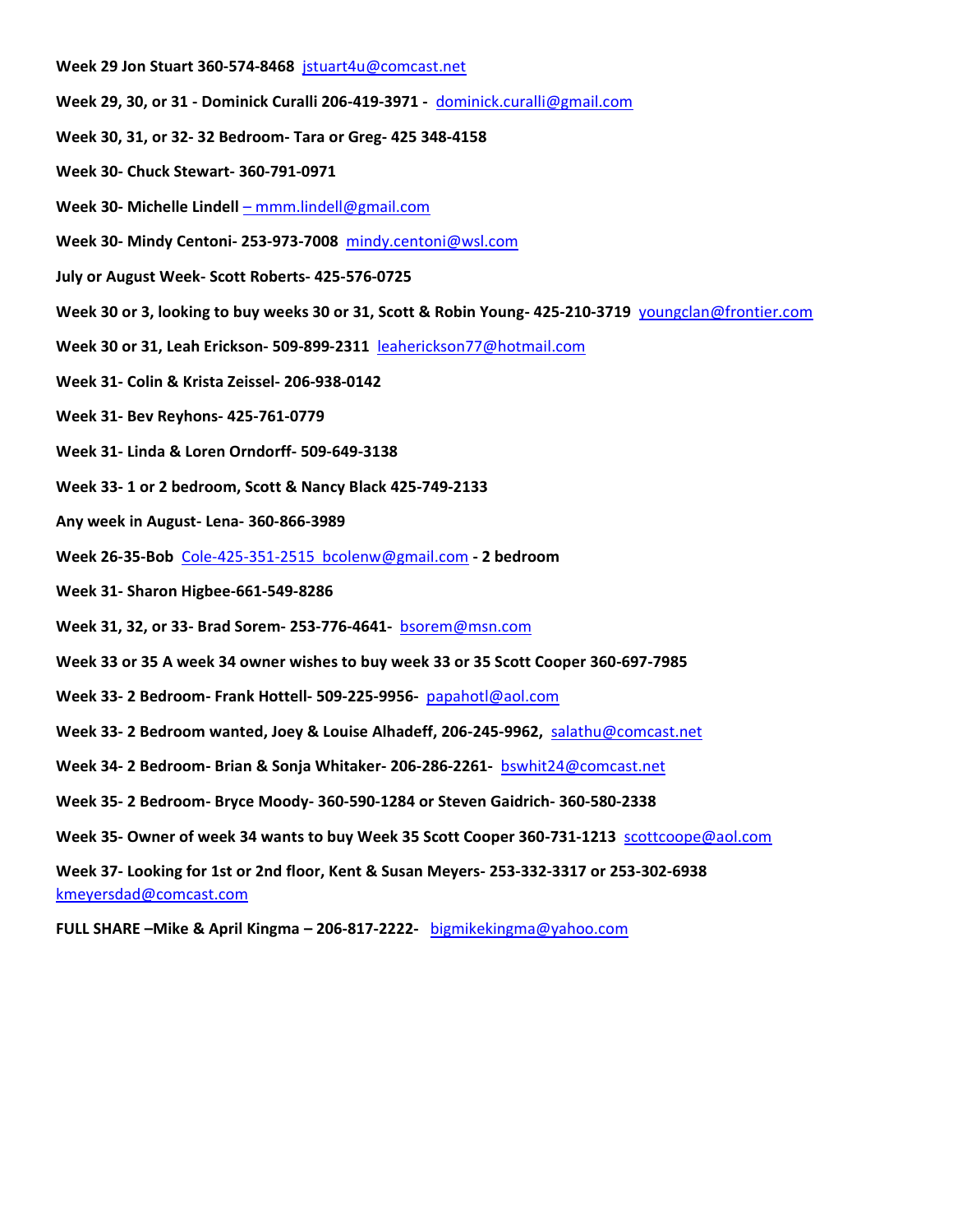RCI: Blue Weeks (Low Season) 1-9 & 42-50

RCI: White Weeks (Shoulder Season) 10-21 & 40-41

RCI: Red Weeks (Prime Season) 22-39 & 51-52

| 2020                    |                  | 2021             |                 | 2022             |                   | 2023             |                 | 2024           |                  | 2025                         |                  |
|-------------------------|------------------|------------------|-----------------|------------------|-------------------|------------------|-----------------|----------------|------------------|------------------------------|------------------|
|                         |                  |                  | Week no.        |                  | Week no.          |                  | Week no.        |                | Week no.         | Week no.<br>Friday to Friday |                  |
| Week no.                |                  | Friday to Friday |                 | Friday to Friday |                   | Friday to Friday |                 |                | Friday to Friday |                              |                  |
|                         | Friday to Friday |                  |                 | 1                | Jan.7-Jan.14      | 1                | Jan.6-Jan.13    | $\mathbf{1}$   | Jan.5-Jan.12     | $\mathbf{1}$                 | Jan.3-Jan.10     |
| 1                       | Jan.3-Jan.10     | 1                | Jan.1-Jan8      | $\overline{z}$   | Jan. 14-Jan. 21   | $\overline{2}$   | Jan.13-Jan.20   | $\overline{2}$ | Jan.12-Jan.19    | $\mathfrak{p}$               | Jan. 10-Jan. 17  |
| $\overline{2}$          | Jan.10-Jan.17    | $\mathbf{z}$     | Jan.8-Jan.15    | 3                | Jan.21-Jan.28     | 3                | Jan.20-Jan.27   | $\overline{3}$ | Jan.19-Jan.26    | $\overline{3}$               | Jan.17-Jan.24    |
| 3                       | Jan.17-Jan.24    | 3                | Jan.15-Jan.22   | 4                | Jan.28-Feb.4      | 4                | Jan.27-Feb.3    | A              | Jan.26-Feb.2     | 4                            | Jan.24-Jan.31    |
| 4                       | Jan.24-Jan.31    | 4                | Jan.22-Jan.29   |                  |                   | 5                | Feb.3-Feb.10    | 5              | Feb.2-Feb.9      | 5                            | Jan.31-Feb.7     |
| 5                       | Jan.31-Feb.7     | 5                | Jan.29-Feb.5    | 5                | Feb.4-Feb.11      | 6                | Feb.10-Feb.17   | 6              | Feb.9-Feb.16     | 6                            | Feb.7-Feb.14     |
| 6                       | Feb.7-Feb.14     | 6                | Feb.5-Feb.12    | 6                | Feb.11-Feb.18     |                  |                 | $\overline{7}$ | Feb.16-Feb.23    | $\overline{7}$               | Feb.14-Feb.21    |
| $\overline{7}$          | Feb.14-Feb.21    | 7                | Feb.12-Feb.19   | $\overline{7}$   | Feb.18-Feb.25     | $\overline{7}$   | Feb.17-Feb.24   | 8              | Feb.23-Mar.1     | 8                            | Feb.21-Feb.28    |
| $\overline{\mathbf{g}}$ | Feb.21-Feb.28    | 8                | Feb.19-Feb.26   | 8                | Feb.25-Mar.4      | 8                | Feb.24-Mar.3    | 9              | Mar.1-Mar.8      | 9                            | Feb.28-Mar.7     |
| $\overline{9}$          | Feb.28-Mar.6     | 9                | Feb.26-Mar.5    | 9                | Mar.4-Mar.11      | 9                | Mar.3-Mar.10    |                | Mar.8-Mar.15     | 10                           | Mar.7-Mar.14     |
| 10                      | Mar.6-Mar.13     | 10               | Mar.5-Mar.12    | 10               | Mar.11-Mar.18     | 10               | Mar.10-Mar.17   | 10             | Mar.15-Mar.22    | 11                           | Mar.14-Mar.21    |
| 11                      | Mar.13-Mar.20    | 11               | Mar.12-Mar.19   | 11               | Mar.18-Mar.25     | 11               | Mar.17-Mar.24   | 11             |                  | 12                           | Mar.21-Mar.28    |
| 12                      | Mar.20-Mar.27    | 12               | Mar.19-Mar.26   | 12               | Mar.25-Apr.1      | 12               | Ma.24-Mar.31    | 12             | Mar.22-Mar.29    |                              | Mar.28-Apr.4     |
| 13                      | Mar.27-Apr.3     | 13               | Mar.26-Apr.2    | 13               | Apr.1-Apr.8       | 13               | Mar.31-Apr.7    | 13             | Mar.29-Apr.5     | 13                           | Apr.4-Apr.11     |
| 14                      | Apr.3-Apr.10     | 14               | Apr.2-Apr.9     | 14               | Apr.8-Apr.15      | 14               | Apr.7-Apr.14    | 14             | Apr.5-Apr.12     | 14<br>15                     |                  |
| 15                      | Apr. 10-Apr. 17  | 15               | Apr.9-Apr.16    | 15               | Apr.15-Apr.22     | 15               | Apr.14-Apr.21   | 15             | Apr.12-Apr.19    |                              | Apr.11-Apr.18    |
| 16                      | Apr.17-Apr.24    | 16               | Apr.16-Apr.23   | 16               | Apr.22-Apr.29     | 16               | Apr.21-Apr28    | 16             | Apr.19-Apr.26    | 16                           | Apr.18-Apr.25    |
| 17                      | Apr.24-May1      | 17               | Apr.23-Apr.30   | 17               | Apr.29-may6       | 17               | Apr.28-May5     | 17             | Apr.26-May3      | 17                           | Apr.25-May2      |
| 18                      | May1-May8        | 18               | Apr.30-May-7    | 18               | May6-May13        | 18               | May5-May12      | 18             | May 3-May10      | 18                           | May2-May9        |
| 19                      | May8-May15       | 19               | May7-May14      | 19               | May13-May20       | 19               | May12-May19     | 19             | May10-May17      | 19                           | May9-May16       |
| 20                      | May15-May22      | 20               | May14-May21     | 20               | May20-May27       | 20               | May19-May26     | 20             | May17-May24      | 20                           | May16-May23      |
| 21                      | May22-May29      | 21               | May21-May28     | 21               | May27-Jun.3       | 21               | May26-Jun.2     | 21             | May24-May31      | 21                           | May23-May30      |
|                         |                  | 22               | May28-Jun.4     | 22               | Jun.3-Jun.10      | 22               | Jun.2-Jun.9     | 22             | May31-Jun.7      | 22                           | May30-Jun.6      |
| 22                      | May29-Jun.5      | 23               | Jun.4-Jun.11    | 23               | Jun.10-Jun.17     | 23               | Jun.9-Jun.16    | 23             | Jun.7-Jun.14     | 23                           | Jun.6-Jun.13     |
| 23                      | Jun.5-Jun.12     | 24               | Jun.11-Jun.18   | 24               | Jun.17-Jun.24     | 24               | Jun.16-Junl23   | 24             | Jun.14-Jun.21    | 24                           | Jun.13-Jun.20    |
| 24                      | Jun.12-Jun.19    |                  | Jun.18-Jun.25   | 25               | Jun.24-Jul.1      | 25               | Jun.23-Jun.30   | 25             | Jun.21-Jun.28    | 25                           | Jun20-Jun.27     |
| 25                      | Jun.19-Jun.26    | 25               |                 | 26               | Jul.1-Jul.8       | 26               | Jun.30-Jul.7    | 26             | Jun.28-Jul.5     | 26                           | Jun.27-Jul.4     |
| 26                      | Jun.26-Jul.3     | 26               | Jun.25-Jul.2    | 27               | Jul.8-Jul.15      | 27               | Jul.7-Jul.14    | 27             | Jul.5-Jul.12     | 27                           | Jul.4-Jul.11     |
| 27                      | Jul.3-Jul.10     | 27               | Jul.2-Jul.9     | 28               | Jul.15-Jul.22     | 28               | Jul.14-Jul.21   | 28             | Jul.12-Jul.19    | 28                           | Jul.11-Jul.18    |
| 28                      | Jul.10-Jul.17    | 28               | Jul.9-Jul.16    |                  |                   | 29               | Jul.21-ul.28    | 29             | Jul.19-Jul.26    | 29                           | Jul.18-Jul.25    |
| 29                      | Jul.17-Jul.24    | 29               | Jul.16-Jul.23   | 29               | Jul.22-Jul.29     | 30               | Jul.28-Aug.4    | 30             | Jul.26-Aug.2     | 30                           | Jul.25-Aug.1     |
| 30                      | Jul.24-Jul.31    | 30               | Jul. 23-Jul. 30 | 30               | Jul.29-Aug.5      |                  | Aug. 4-Aug. 11  | 31             | Aug.2-Aug.9      | 31                           | Aug.1-Aug.8      |
| 31                      | July 31-Aug.7    | 31               | Jul.30-Aug.6    | 31               | Aug.5-Aug.12      | 31               |                 | 32             | Aug.9-Aug.16     | 32                           | Aug.8-Aug.15     |
| 32                      | Aug. 7-Aug. 14   | 32               | Aug.6-Aug.13    | 32               | Aug.12-Aug.19     | 32               | Aug. 11-Aug. 18 | 33             | Aug. 16-Aug. 23  | 33                           | Aug. 15-Aug. 22  |
| 33                      | Aug. 14-Aug. 21  | 33               | Aug.13-Aug.20   | 33               | Aug. 19-Aug. 26   | 33               | Aug. 18-Aug. 25 |                | Aug. 23-Aug. 30  | 34                           | Aug.22-Aug.29    |
| 34                      | Aug. 21-Aug. 28  | 34               | Aug. 20-Aug. 27 | 34               | Aug.26-Sep.2      | 34               | Aug.25-Sep.1    | 34             |                  | 35                           | Aug. 29-Sep. 5   |
| 35                      | Aug.28-Sep.4     | 35               | Aug.27-Sep.3    | 35               | Sep.2-Sep.9       | 35               | Sep.1-Sep.8     | 35             | Aug.30-Sep.6     | 36                           | Sep.5-Sep.12     |
| 36                      | Sep.4-Sep.11     | 36               | Sep.3-Sep.10    | 36               | Sep.9-Sep.16      | 36               | Sep.8-Sep.15    | 36             | Sep.6-Sep.13     |                              | Sep.12-Sep.19    |
| 37                      | Sep.11-Sep.18    | 37               | Sep.10-Sep.17   | 37               | Sep.16-Sep.23     | 37               | Sep.15-Sep.22   | 37             | Sep.13-Sep.20    | 37                           | Sep.19-Sep.26    |
| 38                      | Sep.18-Sep.25    | 38               | Sep.17-Sep.24   | 38               | Sep.23-Sep.30     | 38               | Sep.22-Sep.29   | 38             | Sep.20-Sep.27    | 38                           |                  |
| 39                      | Sep.25-Oct.2     | 39               | Sep.24-Oct.1    | 39               | Sep.30-Oct.7      | 39               | Sep.29-Oct.6    | 39             | Sep.27-Oct.4     | 39                           | Sep.26-Oct.3     |
| 40                      | Oct.2-Oct.9      | 40               | Oct.1-Oct.8     | 40               | Oct.7-Oct.14      | 40               | Oct.6-Oct.13    | 40             | Oct.4-Oct.11     | 40                           | Oct.3-Oct.10     |
| 41                      | Oct.9-Oct.16     | 41               | Oct.8-Oct.15    | 41               | Oct.14-Oct.21     | 41               | Oct.13-Oct.20   | 41             | Oct.11-Oct.18    | 41                           | Oct.10-Oct.17    |
| 42                      | Oct.16-Oct.23    | 42               | Oct. 15-Oct. 22 | 42               | Oct.21-Oct.28     | 42               | Oct.20-Oct.27   | 42             | Oct.18-Oct.25    | 42                           | Oct.17-Oct.24    |
| 43                      | Oct.23-Oct.30    | 43               | Oct.22-Oct.29   | 43               | Oct.28-Nov.4      | 43               | Oct.27-Nov.3    | 43             | Oct.25-Nov.1     | 43                           | Oct.24-Oct.31    |
| 44                      | Oct.30-Nov.6     | 44               | Oct.29-Nov.5    | 44               | Nov.4-Nov.11      | 44               | Nov.3-Nov.10    | 44             | Nov.1-Nov.8      | 44                           | Oct.31-Nov.7     |
|                         |                  | 45               | Nov.5-Nov.12    | 45               | Nov.11-Nov.18     | 45               | Nov.10-Nov.17   | 45             | Nov.8-Nov15      | 45                           | Nov.7-Nov.14     |
| 45                      | Nov.6-Nov.13     | 46               | Nov.12-Nov.19   | 46               | Nov.18-Nov.25     | 46               | Nav.17-Nov.24   | 46             | Nov.15-Nov.22    | 46                           | Nov.14-Nov.21    |
| 46                      | Nov.13-Nov.20    | 47               | Nov.19-Nov.26   | 47               | Nov.25-Dec.2      | 47               | Nov.24-Dec.1    | 47             | Nov.22-Nov.29    | 47                           | Nov.21-Nov.28    |
| 47                      | Nov.20-Nov.27    |                  | Nov.26-Dec.3    | 48               | Dec.2-Dec.9       | 48               | Dec.1-Dec.8     | 48             | Nov.29-Dec.6     | 48                           | Nov.28-Dec.5     |
| 48                      | Nov.27-Dec.4     | 48               |                 | 49               | Dec.9-Dec.16      | 49               | Dec.8-Dec.15    | 49             | Dec.6-Dec.13     | 49                           | Dec.5-Dec.12     |
| 49                      | Dec.4-Dec.11     | 49               | Dec.3-Dec.10    |                  |                   | 50               | Dec.15-Dec.22   | 50             | Dec.13-Dec.20    | 50                           | Dec.12-Dec.19    |
| 50                      | Dec.11-Dec.18    | 50               | Dec.10-Dec.17   | 50               | Dec.16-Dec.23     | 51               | Dec.22-Dec.29   | 51             | Dec.20-Dec.27    | 51                           | Dec.19-Dec.26    |
| 51                      | Dec.18-Dec.25    | 51               | Dec.17-Dec.24   | 51               | Dec.23-Dec.30     | 52               | Dec.29-Jan.5    | 52             | Dec.27-Jan.3     | 52                           | Dec.26-Jan.2     |
| 52                      | Dec.25-Jan.1     | 52               | Dec.24-Dec.31   | 52               | Dec.30-Jan.6      |                  |                 | 53             |                  | 53                           | ---------------- |
| e'n                     |                  | 52               | Dec 31-Jan 7    | 53               | ***************** | 53               |                 |                |                  |                              |                  |

## **Weeks Chart**